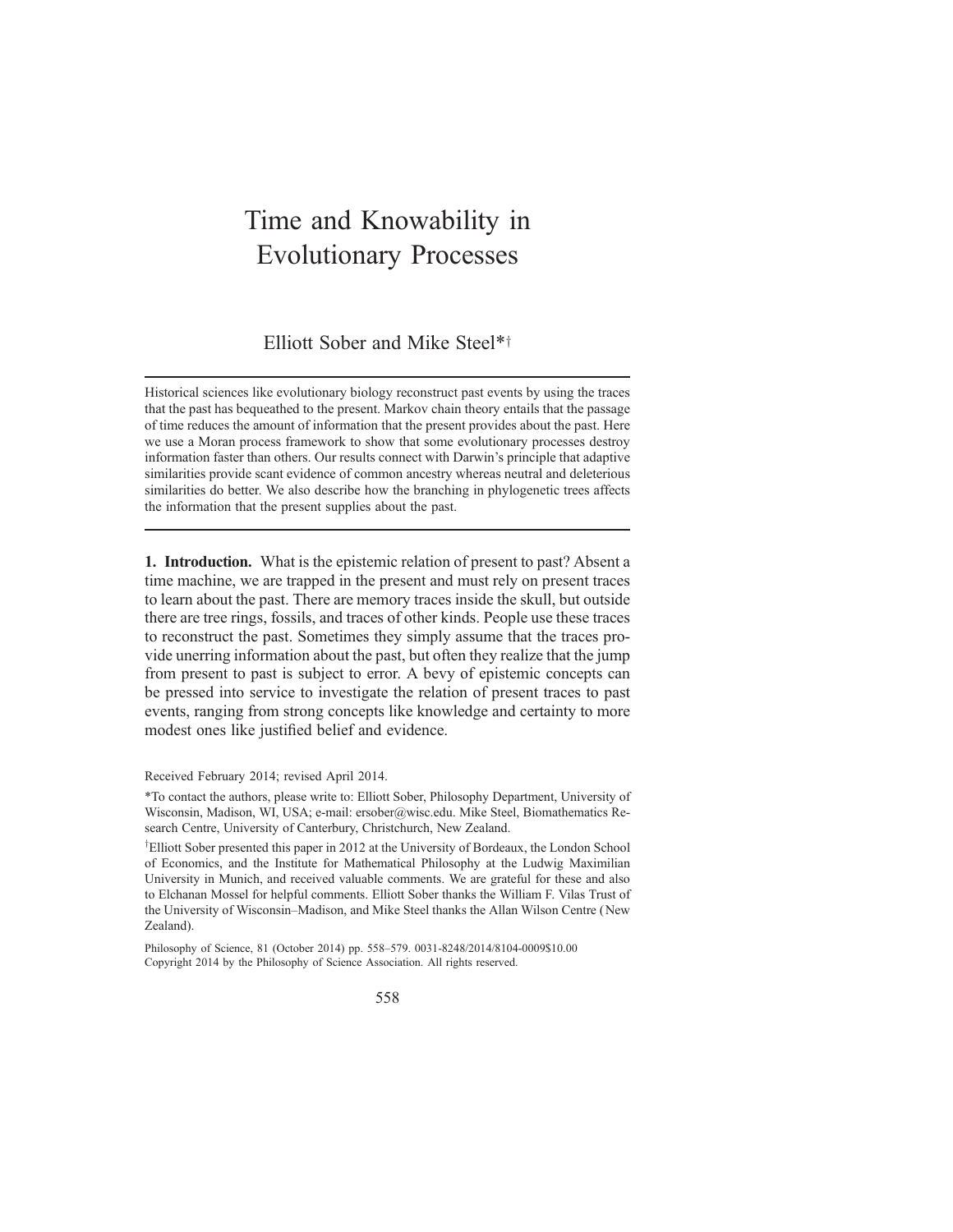We are interested in how the natural processes connecting past to present constrain our ability to know about the past by looking at the traces found in the present. An optimistic view of these processes is that the past is potentially an open book; all we need do is understand the connecting processes correctly and look around for the right traces. If the relation of the past state of a system to its present state were deterministic and one to one, this optimistic view would be correct. If only we could know the present state with sufficient precision, and if only we could grasp the true mapping function that connects present and past, we would be home free. This optimism is something that Laplace  $(1814, 4)$  affirmed when he discussed une intelligence (now referred to as "a demon"):

We may regard the present state of the universe as the effect of its past and the cause of its future. An intellect which at a certain moment would know all forces that set nature in motion, and all positions of all items of which nature is composed, if this intellect were also vast enough to submit these data to analysis, it would embrace in a single formula the movements of the greatest bodies of the universe and those of the tiniest atom; for such an intellect nothing would be uncertain and the future just like the past would be present before its eyes.

It is worth noting that determinism is not sufficient for the optimistic view to be true; without the one-to-one assumption, distinct states of the past may map onto the same state of the present, with the consequence that the exact state of the past cannot be retrieved from even a perfectly precise grasp of the present.

Is determinism necessary for the optimistic view to be true? It is not, provided that we set to one side strong concepts like knowledge and certainty and take up an epistemic evaluation that is more modest. Consider, for example, a process in which the system is, at each moment, in one of two states (coded 0 and 1). Suppose Past  $= 0$  makes Present  $= 0$  extremely probable (say,  $0.96$ ) and that Past = 1 makes Present = 1 extremely probable as well (say, 0.98). This means that when we observe the system's present state, we gain strong evidence that discriminates between the two hypotheses Past  $= 0$  and Past  $= 1$ . We cannot infer from Present  $= 0$  that the past state was certainly 0; in fact, we cannot even infer that the past state was probably 0. But we can conclude that the observation favors the hypothesis that Past  $= 0$  over the hypothesis that Past  $= 1$ . This conclusion is licensed by what Hacking  $(1965, 59–62)$  calls the Law of Likelihood:

Observation O favors hypothesis  $H_1$  over hypothesis  $H_2$  if and only if  $Pr(O|H_1)$  >  $Pr(O|H_2)$ .

Royall  $(1997, 9-11)$  suggests that this qualitative principle should be supplemented by a quantitative measure of favoring: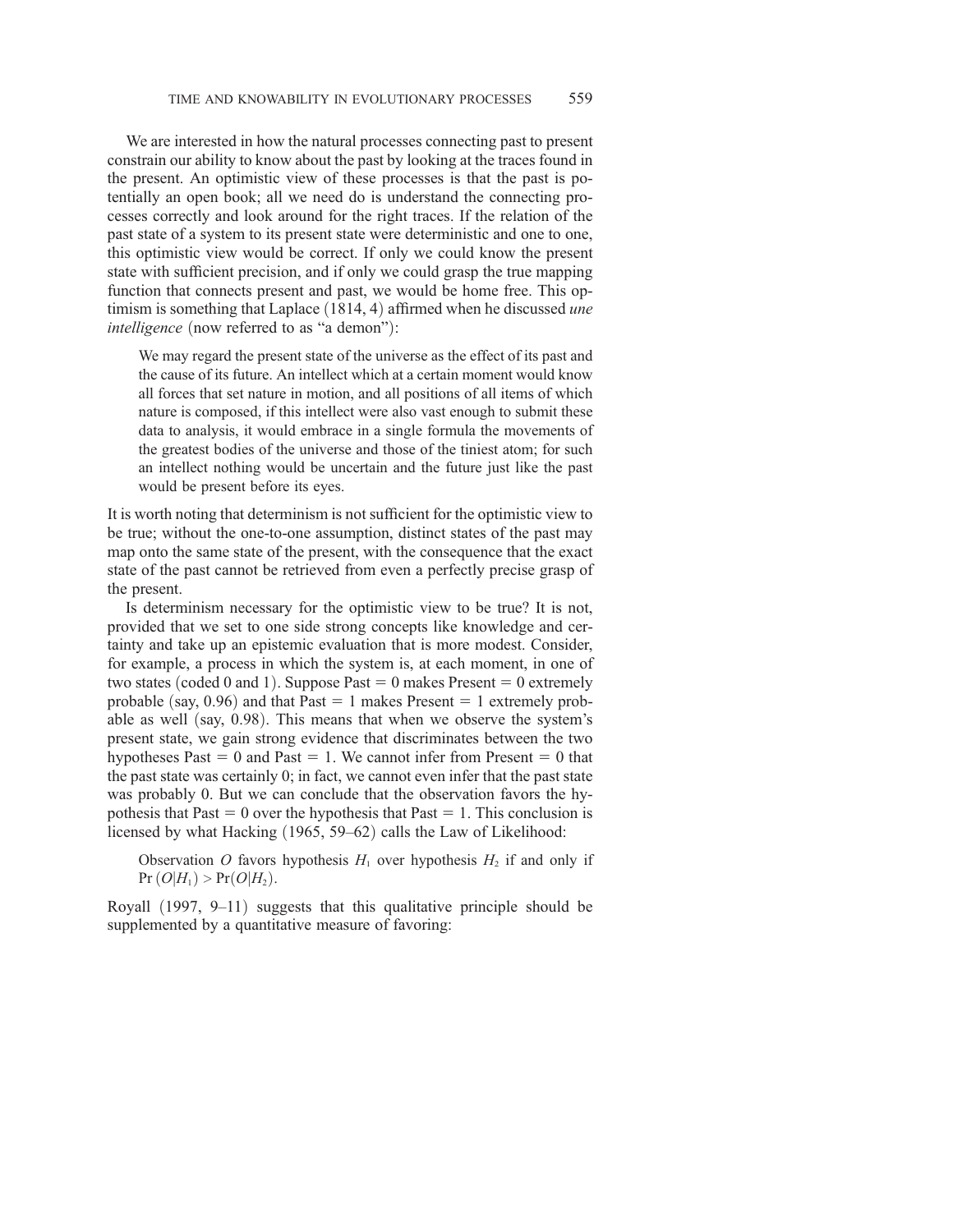The degree to which O favours  $H_1$  over  $H_2$  is given by the likelihood ratio Pr $(O|H_1)/Pr(O|H_2)$ .

Royall further suggests that a reasonable convention for separating strong evidence from weak is a ratio of 8. Royall's suggestion entails that the probabilistic process just described has the consequence that Present  $= 0$  provides strong evidence favoring Past  $= 0$  over Past  $= 1$ , since the likelihood ratio is  $0.96/0.02 = 48$ .

This simple example should not be overinterpreted. If there were a process connecting past to present in the way described, the present would provide strong evidence about the past. Do not forget the if. Perhaps there are such processes, especially when the past under discussion is the recent past. But what if we consider not just the recent past, but past times that are more and more ancient? How does increasing the temporal separation between present and past affect the amount of information that the present provides about the past?

2. Two Theorems. A simple theorem provides an answer to the question just posed (Cover and Thomas 2006). Consider a system that at any time is in one of *n* possible states  $(s_1, s_2, \ldots, s_n)$ . For simplicity we shall think of the system as evolving in discrete time steps. We stipulate that the system has the following two properties:

**The Markov property.** For any two times  $t_1 \leq t_2$ , the state of the system at time  $t_1$  screens-off the system's history prior to  $t_1$  from the state at  $t_2$ . That is, for all states  $x$  and  $y$ :

Pr(system is in state y at t<sub>2</sub>) system is in state x at  $t_1$ ) = Pr(system is in state y at  $t_2$ |system is in state x at  $t_1$  & system's history prior to  $t_1$ ).

Note that the Markov property does not require that the transition probabilities are constant with time (often called 'time-homogeneous' chains); rather, they may vary from step to step.

The second property we stipulate is sometimes referred to, in the timehomogeneous, finite-state setting, as the Markov chain's being "regular"; we will use the same term in the broader setting we are considering in which time homogeneity is relaxed:

**Regularity**. For some positive integer  $n$ , and some strictly positive real value  $\varepsilon$ , the following holds for all ordered pairs of states  $(i, j)$ : given that the system at any given time  $t$  is in state  $i$ , the probability that the system is in state *j* at time  $t + n$  is at least  $\varepsilon$ .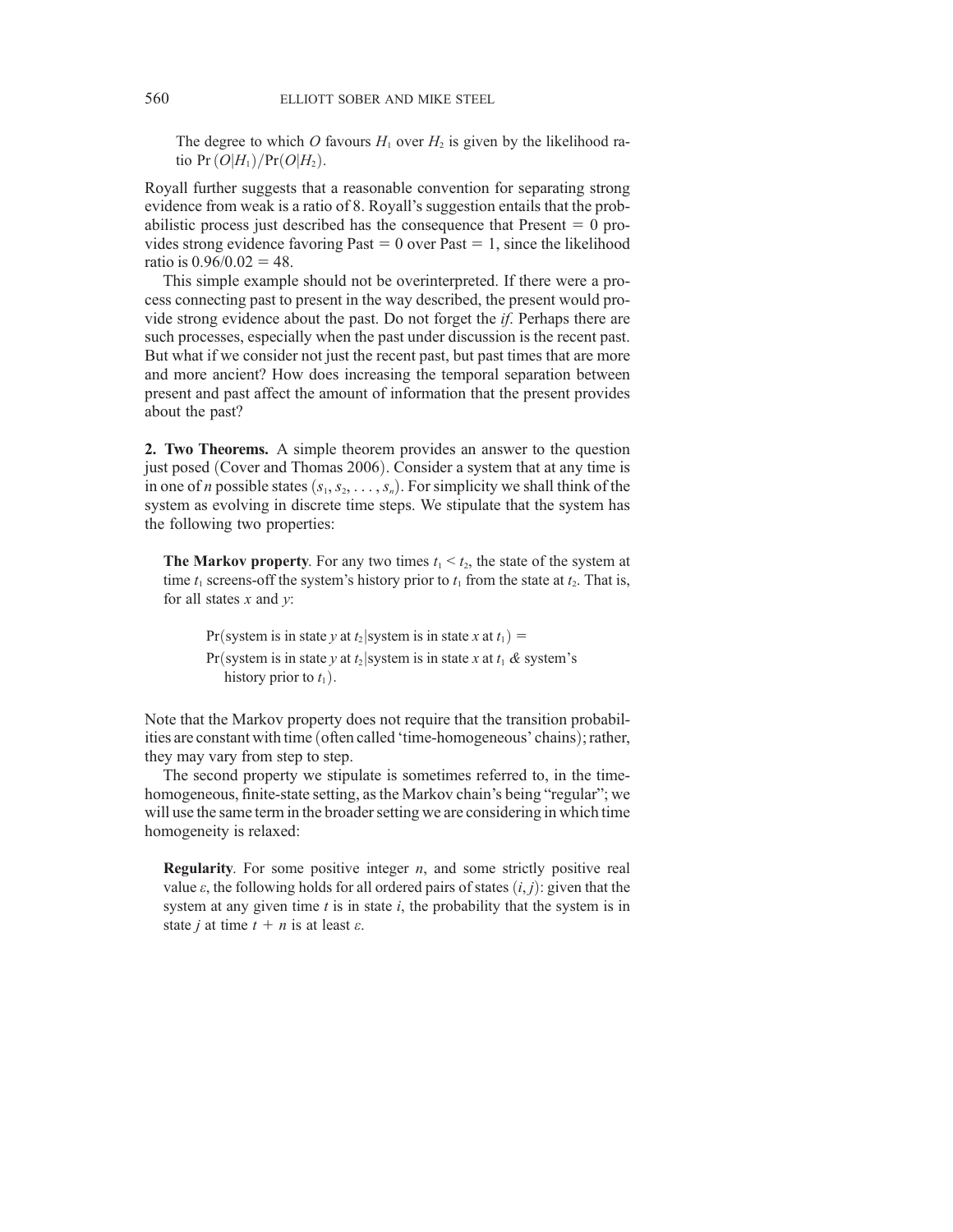This condition asserts that it is possible to move from any given state to any other state (including the original state) in a fixed finite number of steps with a probability that remains bounded above zero. Regularity for finite-state time-homogeneous Markov processes is equivalent to the condition that the Markov chain is 'aperiodic' and 'irreducible' (for details, see Häggström  $[2002, \text{ corollary } 4.1]$ .<br>For any system of

For any system of this sort, the following result holds (a precise statement and proof is provided in app.  $A$ :

Exponential information loss theorem. If a finite-state system satisfies the Markov property and regularity, then  $I(Past; Present)$  is less than or equal to a term that approaches zero exponentially fast as the time between the present and past increases.

Here  $I(X; Y)$  is the "mutual information" linking the two variables. If the variables are discrete, the formula for this quantity is

$$
I(X; Y) = \sum_{y \in Y} \sum_{x \in X} p(x, y) \log \left( \frac{p(x, y)}{p(x)p(y)} \right),
$$

where  $p(x, y)$  is the joint probability that  $X = x$  and  $Y = y$ , and  $p(x)$ ,  $p(y)$  are the (marginal) probabilities that  $X = x$ , and that  $Y = y$ , respectively. Mutual the (marginal) probabilities that  $X = x$ , and that  $Y = y$ , respectively. Mutual<br>information measures how much (on average) you learn about the state of information measures how much (on average) you learn about the state of  $\rho$  one of the variables by observing the state of the other. Its value is zero when one of the variables by observing the state of the other. Its value is zero when  $X$  and  $Y$  are independent; otherwise it is positive. Mutual information is symmetrical:  $I(X; Y) = I(Y; X)$ .

The exponential information loss theorem generalizes the special case where transition probabilities are constant with time (Sober and Steel 2011, proposition  $6$ ). This generalization is important, since many processes (including the biological examples we will discuss) often change their rates from one period of time to another.

Note that the theorem does not ensure a monotonic decline in information as the temporal separation of past and present is increased. That extra element is provided by a different result, the so-called Data Processing Inequality (DPI; Cover and Thomas  $2006, 32$ ):

The Data Processing Inequality: In a causal chain from a distal cause D to a proximate cause P to an effect E, if P screens-off D from E, then  $I(E; D)$ is less than or equal to both  $I(E; P)$  and  $I(P; D)$ .

For a discrete-state process, these two inequalities are strict whenever  $P$  is neither perfectly correlated with  $D$  or with  $E$ , nor is  $P$  independent of them (see app. B). The Data Processing Inequality does not require that the process linking  $D$  to  $P$  is the same as the process linking  $P$  to  $E$ .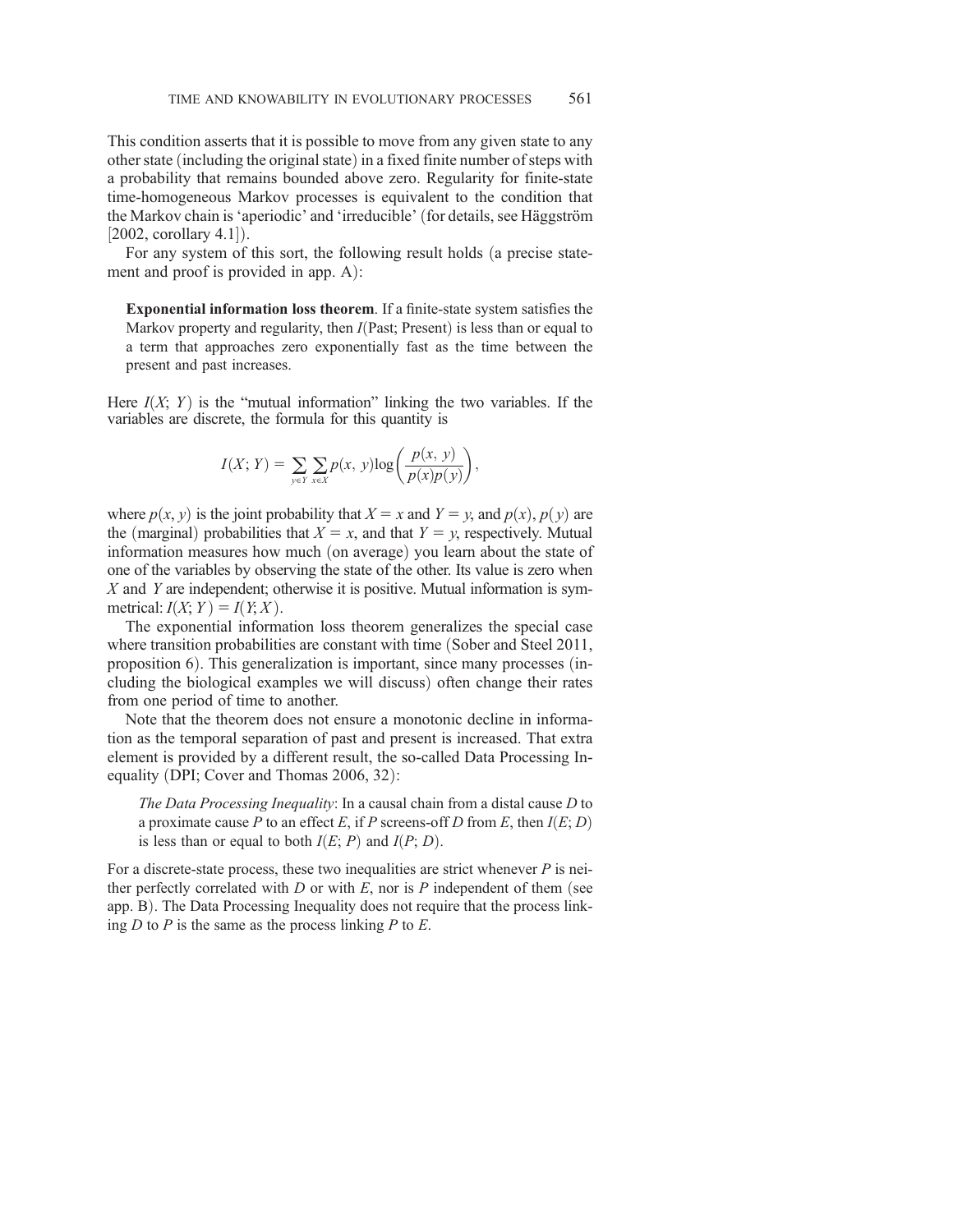

Figure 1. A case in which it is possible for the present to provide more information about an ancient event  $(A)$  than about a more recent event  $(R)$ .

The information-processing inequality is "chain internal." It does not say that the present always provides more information about recent events than about ones that are older. Consider figure 1. Suppose that  $R$  screensoff A from  $D_1 \& D_2$  Then the information-processing inequality says that  $I(D_1 \& D_2; R) \ge I(D_1 \& D_2; A)$ . It does not say that  $I(D_1 \& D_2 \& \dots \& D_1)$  $D_{100}$ ;  $R$ )  $\geq I(D_1 \& D_2 \& \dots \& D_{100}$ ; A). It is perfectly possible that the hundred descendants that now exist provide more information about A than they do about R. Note that R does not screen-off A from  $D_1 \& D_2 \& \ldots \&$  $D_{100}$ . The heightened information that the leaves provide about A is not due to the simple fact that  $A$  has a larger number of outgoing lineages than  $R$ does; it is possible to modify this tree so that each nonleaf node (including the root node  $A$ ) has just two descending lineages (Sober and Steel 2011, fig. 5b, 243–34), and still the leaves provide more information about A than they do about  $R$ , owing to the values of the transition probabilities attaching to branches.

Both the exponential information loss theorem and the Data Processing Inequality are very general. They characterize any system whose laws of motion have the requisite probabilistic features. The system might be a chamber of gas, but it also might be an evolving population of organisms. Indeed, if there were disembodied spirits that changed probabilistically, the results would apply to them. Both results are more general than physics—they cover the systems and properties that are discussed in the laws of physics, but they also applyto systems and propertiesthat are not. In addition, both results are a priori mathematical truths, although of course it is an empirical matter whether a given system satisfies the antecedent of the conditional that each result expresses (Sober 2011a).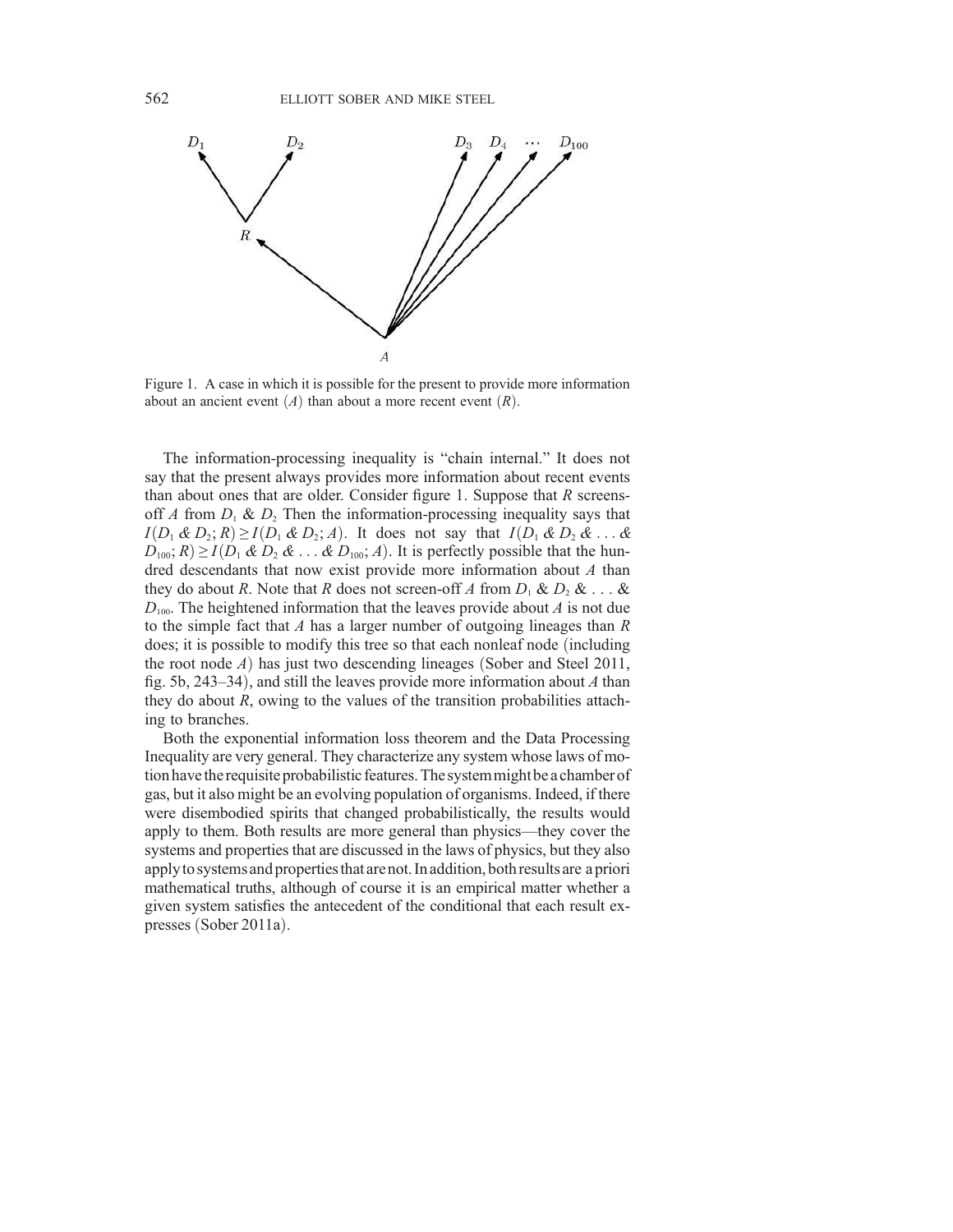3. Five Evolutionary Processes. Since our interest here is in how evolutionary processes affect the amount of information that the present provides about the past, it is worth making clear how the exponential information loss theorem applies to models of biological evolution. In phylogenetics, the rapid loss of information in models of nucleotide substitution with time has been highlighted as a significant problem for using DNA sequence data to accurately resolve deep divergences of species lineages (for a recent review, see Salichos and Rokas [2013]) and for inferring ancestral states deep<br>within a given tree (Mossel 2003: Gascuel and Steel 2014) within a given tree (Mossel 2003; Gascuel and Steel 2014).

We will return to phylogenies in a later section, but for now we consider information loss in population genetics. The application of information theory to population genetics has been investigated a bit. For example, Frieden, Plastino, and Soffer (2001) explore a variational principle ("extreme physical information") based on Fisher information to study genotype frequency changes. The questions we consider here are different, as our primary interest is in the relative ranking of likelihood ratios across different evolutionary processes, including both drift and different types of selection. The Moran (1962) models of evolution will be our workhorse in what follows. We consider a population containing  $N$  individuals. The population evolves through a sequence of discrete temporal "moments" (how long a moment is will not matter). At each moment, one of those  $N$  individuals produces a copy of itself and one of those N individuals dies. We consider two traits A and B; each individual has one of them or the other. At any moment, the population is in one of  $N + 1$  states (ranging from 0%) A to 100% A). This Moran framework can be articulated in different ways to represent different evolutionary processes. For example, if individuals are chosen at random to reproduce and die, then we have a drift process. Selection processes of different kinds can be represented by letting A individuals have chances of dying or reproducing that differ from those possessed by B individuals. A population undergoing a Moran process forms a Markov chain, with its recent past screening-off its more remote past from the present.

Suppose we observe the population in the present and see that all  $N$  individuals are in state A. How much information does that observation provide about the state of the population at some earlier time? If all states are accessible to each other (which requires that mutations can prevent the population from getting "stuck" at  $100\%$  A or  $100\%$  B), then the exponential information loss theorem applies and so the mutual information declines asymptotically to zero with time. However, if there is no mutation, then the population will evolve to either 100% A or 100% B and will stay there. In this case, the present state of the population provides information about its past even if the two are infinitely separated. For example, if we observe that the population is now 100% A and the population has been evolving by drift, this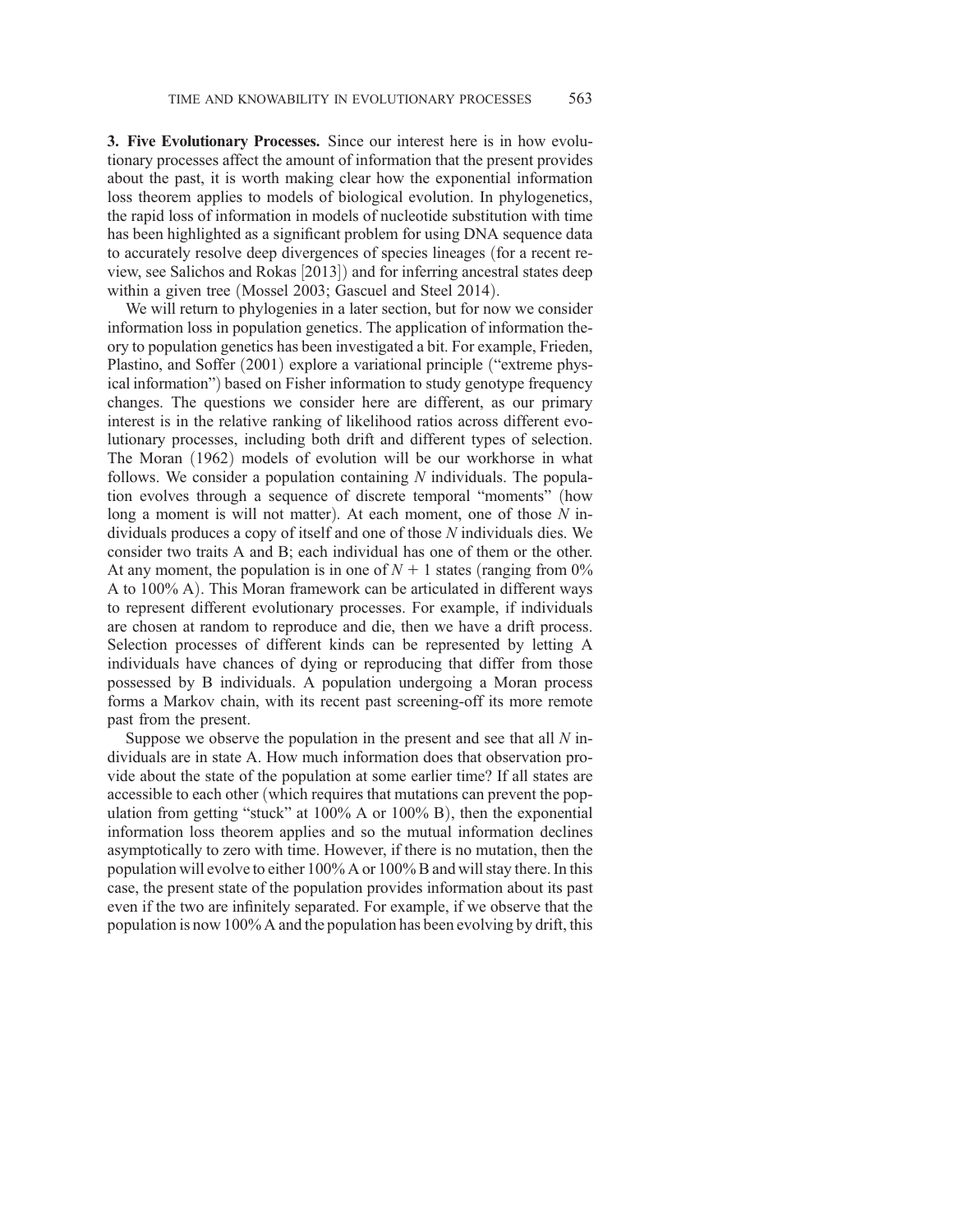observation favors the hypothesis that the population was at more than 95% A at some earlier time over the hypothesis that it was 5% A or less, and this is true regardless of the time separation between the past and the present.

John Maynard Keynes (1924, chap. 3) once said that "in the long run, we are all dead." His point was to pooh-pooh the relevance of claims about the infinite long run. What should matter to us mortals is finite time. This point applies to the bearing of the exponential information loss theorem on our knowledge of the evolutionary past. Who cares if mutual information goes to zero as the time separating present from past goes to infinity? Life on earth is a mere 3.8 billion years old. What is relevant is that information decays monotonically in Markov chains. But in addition, we know that there are different kinds of evolutionary process. Which of these speeds the loss of information and which slows it?

The five processes we want to investigate are represented in figure 2; each of them can result in our present observation that all  $N$  of the individuals in the population now have trait A. In panel i, trait A was favored by selection. In panel iii, there was selection against trait A. In panel ii, the traits are equal in fitness, and so the traits evolved by pure drift. In panel iv, selection favored the majority trait. And in panel v, selection favored the minority trait. We are not asking which of these process hypotheses is most plausible, given the observed state of the population at present. Rather, we want to explore what happens to information loss under each of these five scenarios, in each case thinking of the process in the context of the Moran framework of a finite population of fixed size N.

To compare the five processes in this respect, we calculate the following likelihood ratio for each of them:

$$
R_{ij} = \frac{\Pr(\text{Present} = N | \text{Fast} = i)}{\Pr(\text{Present} = N | \text{Fast} = j)}, \text{ for } i > j.
$$

Although our main interest is to compare cases in which  $i$  is close to  $N$  and  $j$  is close to 0, the Moran framework makes it easy to derive results for the more general case in which  $i > j$ .

So the observation is that all  $N$  of the individuals now in the population have trait A. Does this observation favor the hypothesis that there were exactly i individuals at some past time who had trait A over the hypothesis that there were exactly *j*, where  $i > j$ ? It does;  $R_{ij} > 1$  for each of the five processes we are considering (see app. C). Our question is how the magnitude of  $R_{ij}$  depends on the underlying evolutionary process. It is worth noting that although the likelihood ratio  $R_{ii}$  is "past-directed" (in that it describes the degree to which a present observation discriminates between two hypotheses about the past), evaluating this ratio requires one to consider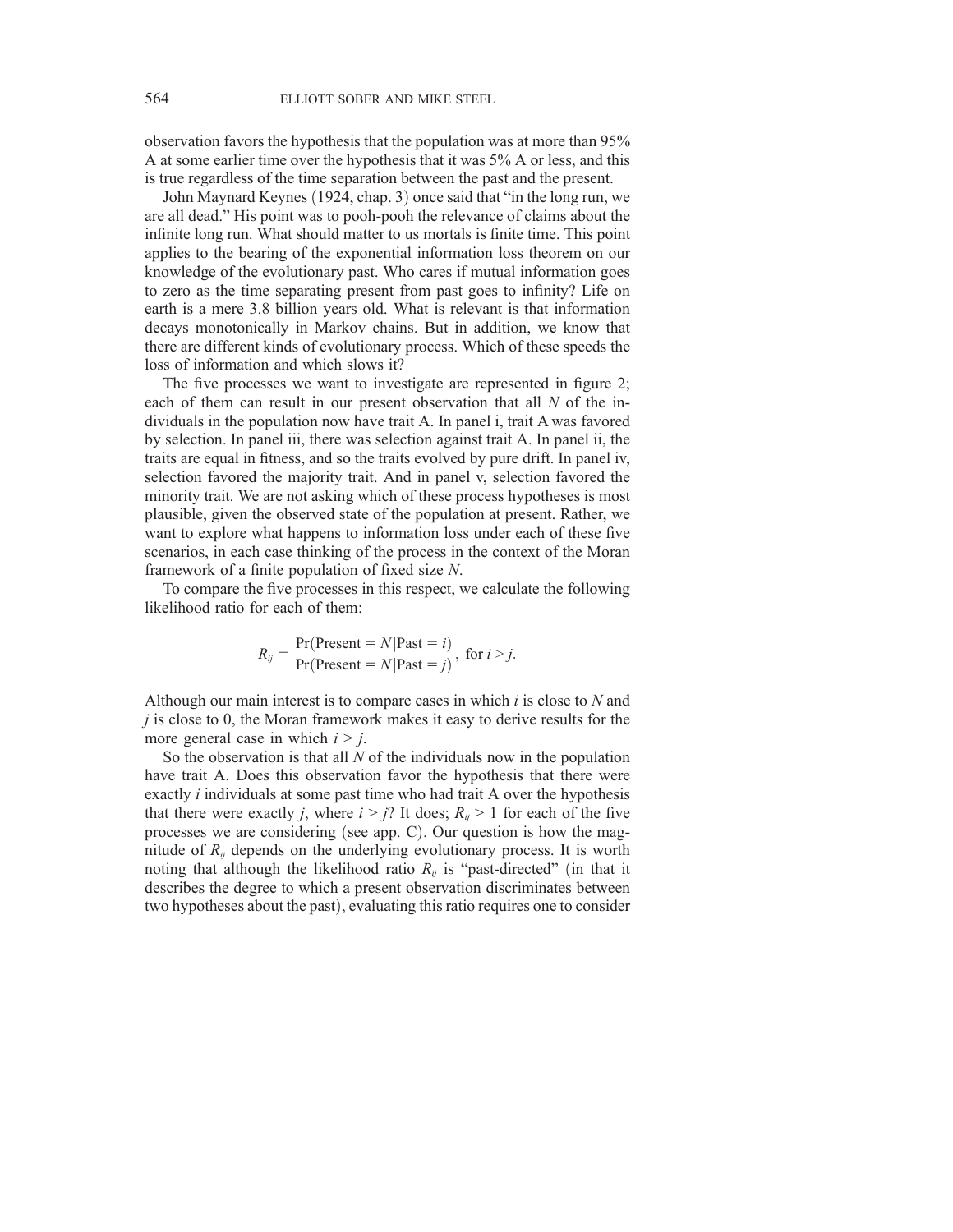

Figure 2. Five processes that can result in all  $N$  of the individuals now in the population having trait A.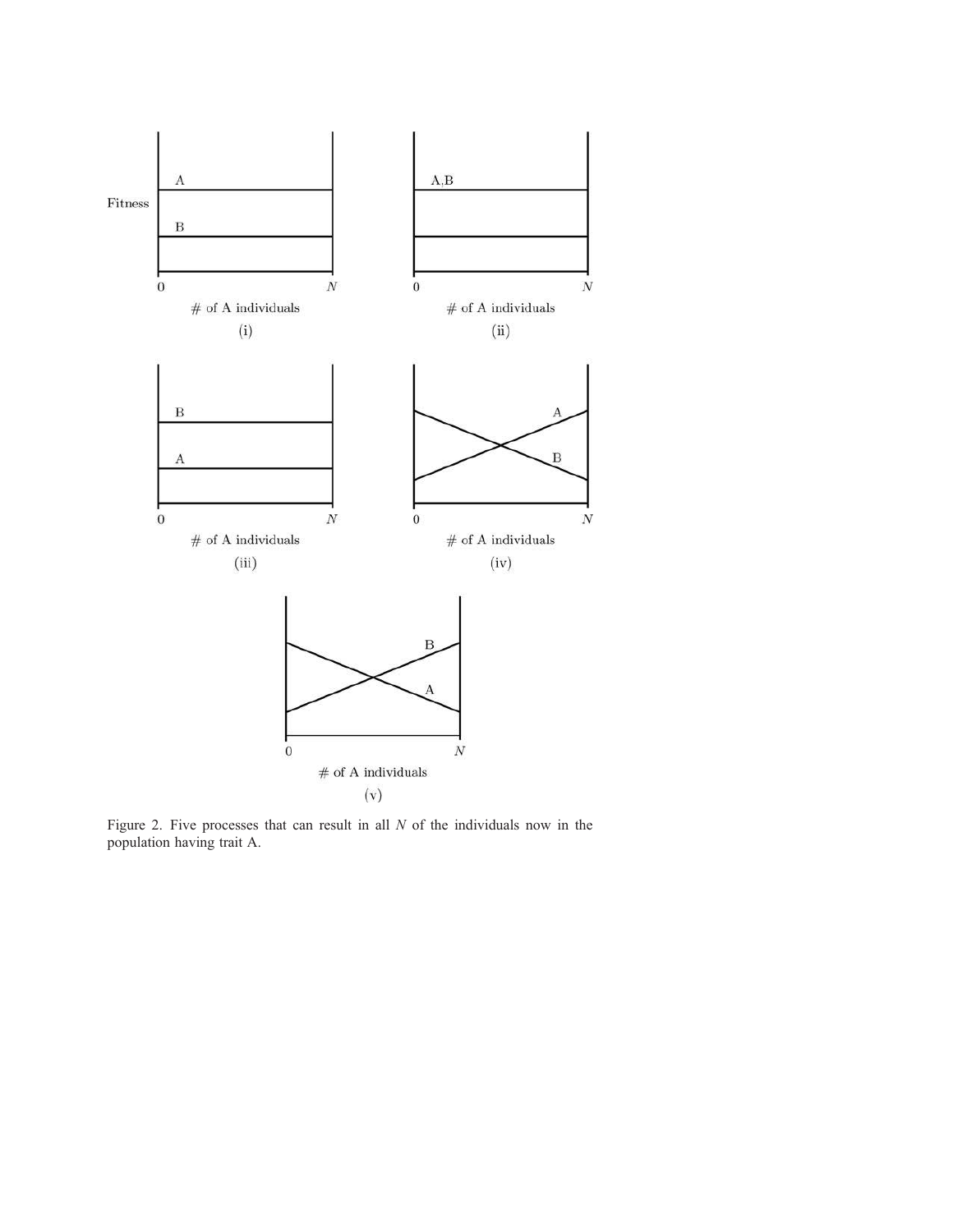

Figure 3. Comparing  $R_{ii}$  values for five processes, assuming infinite temporal separation of Past from Present and zero mutation. The relation of the two frequencydependent processes to drift is derived using the assumption that  $j \le N/2$ .

two "future-directed" probabilities—the probability of reaching Present  $=N$ if the system begins at Past  $=$  i and the probability of reaching Present  $=$  N if the system begins at Past  $=$  j.

We begin by adopting an assumption that we treated above with Keynesian disdain. Let us assume that the temporal separation of past and present is infinite and that there is zero mutation. We will relax this idealization in due course. For each of the processes we are considering, we now can describe what the value of  $R_{ii}$  is for each pair of values for i and j such that  $i >$ *j*. For example, under neutral evolution the value of  $R_{ii}$  is *i/j*. The values for the other four processes are given in appendix C. The ordering of the  $R_{ij}$  values for the five processes is depicted in figure 3.

Let us first consider three of the cases described in figure 3—drift and the two cases of frequency-independent selection. The ordering of  $R_{ii}$  values for these three processes means that the observation that all the individuals in the population now have trait A provides more information about the past state of the population the less probable it was that A would evolve to fixation. Selection for A is at the bottom of the pile, with neutrality next, and selection against A at the top.

The ordering of these three processes has an intuitive interpretation. Suppose we observe that trait A is fixed in a population and we wish to estimate whether A was common (at frequency i) or rare (at frequency  $j < i$ ) at some time in the past. Selection for A makes it easy for A to go to 100% in the population, regardless of whether it starts off common or starts off rare, which is why selection for A comes in last in the part of figure 3 that describes frequency-independent processes. The evidence in favor of the former hypothesis relative to the latter, as measured by the likelihood ratio, is stronger under selection against A than under a drift model. This is because the drift model provides more opportunity for a rare allele A to fix at 100% in the population than the model in which A is selected against. For a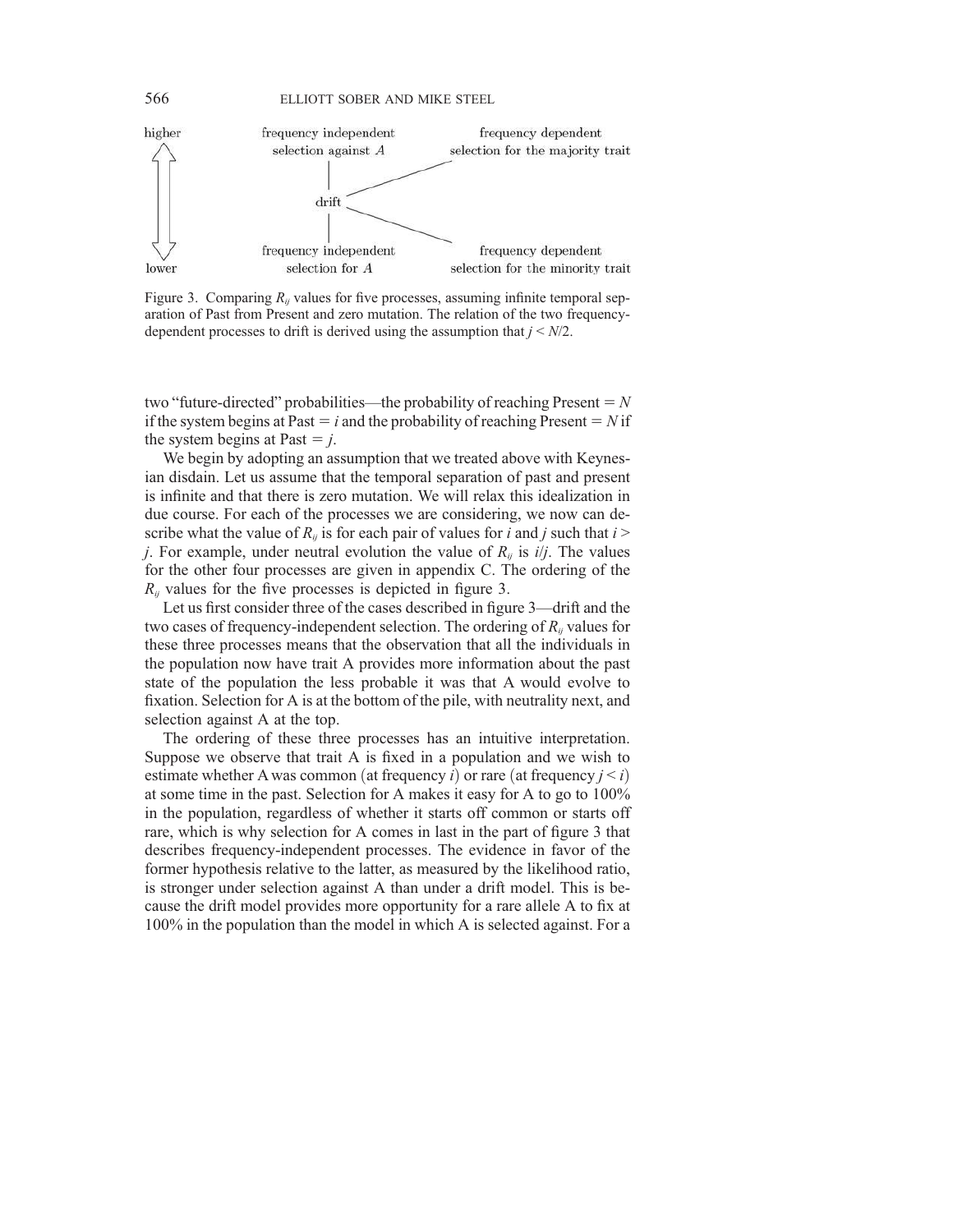formal proof concerning how the  $R_{ii}$  values for different processes compare, see appendix C.

The three results depicted in figure 3 that describe frequency-independent processes echo an insight that Darwin expresses in the Origin: "Adaptive characters, although of the utmost importance to the welfare of the being, are almost valueless to the systematist. For animals belonging to two most distinct lines of descent, may readily become adapted to similar conditions, and thus assume a close external resemblance; but such resemblances will not reveal—will rather tend to conceal their blood-relationship to their proper lines of descent" (Darwin 1859, 427). Darwin illustrates this idea by giving an example: whales and fish both have fins, but this is not strong evidence for their common ancestry, since the trait is an adaptation for swimming through water. Far stronger evidence for common ancestry is provided by similarities that are useless or deleterious. One of us has called this idea Darwin's Principle, in view of its centrality to Darwin's framework (Sober  $2008, 2011b$ ).

Darwin's topic in the passage quoted is inferring common ancestry, not inferring the past state of a lineage from its present state, but the epistemologies are similar. Here is a simplified argument that illustrates why. Suppose trait A has probability  $p$  of being fixed in a recent species. If two species  $x$  and  $y$  diverged from their most recent common ancestor very recently, the probability that they both have trait A is approximately p. On the other hand, if they have no common ancestor, then the probability of them both having A is  $p^2$ . This means that the likelihood ratio of the hypotheses " $x$  and  $y$  have a recent common ancestor" and " $x$  and  $y$  have no common ancestor" is approximately  $p/p^2 = 1/p$  under Markovian trait evolution. Thus, the smaller  $p$  is, the greater this likelihood ratio will be. And the value for  $p$  if there is selection for A is larger than the value for  $p$  if there is drift, which in turn is larger than the value for  $p$  if there is selection against A.

There are two cases of frequency-dependent selection represented in figure 3. One of them (frequency-dependent selection for the majority trait) shows that it would be an overstatement to say that the current state of the population (all individuals having trait  $A$ ) always provides scant evidence concerning the population's past state if trait A evolved because of natural selection. It matters a great deal what sort of selection process we are talking about. Frequency-dependent selection for the majority trait is better than drift in terms of how much information the present state of a lineage provides about its past. Figure 3 also locates the evidential meaning of frequency-dependent selection for the minority trait; it has an informational yield that is worse than that provided by drift. As noted in appendix C, our results for both cases of frequency-dependent selection make the assumption that  $j < N/2$ . This assumption ensures that the ordering of the frequency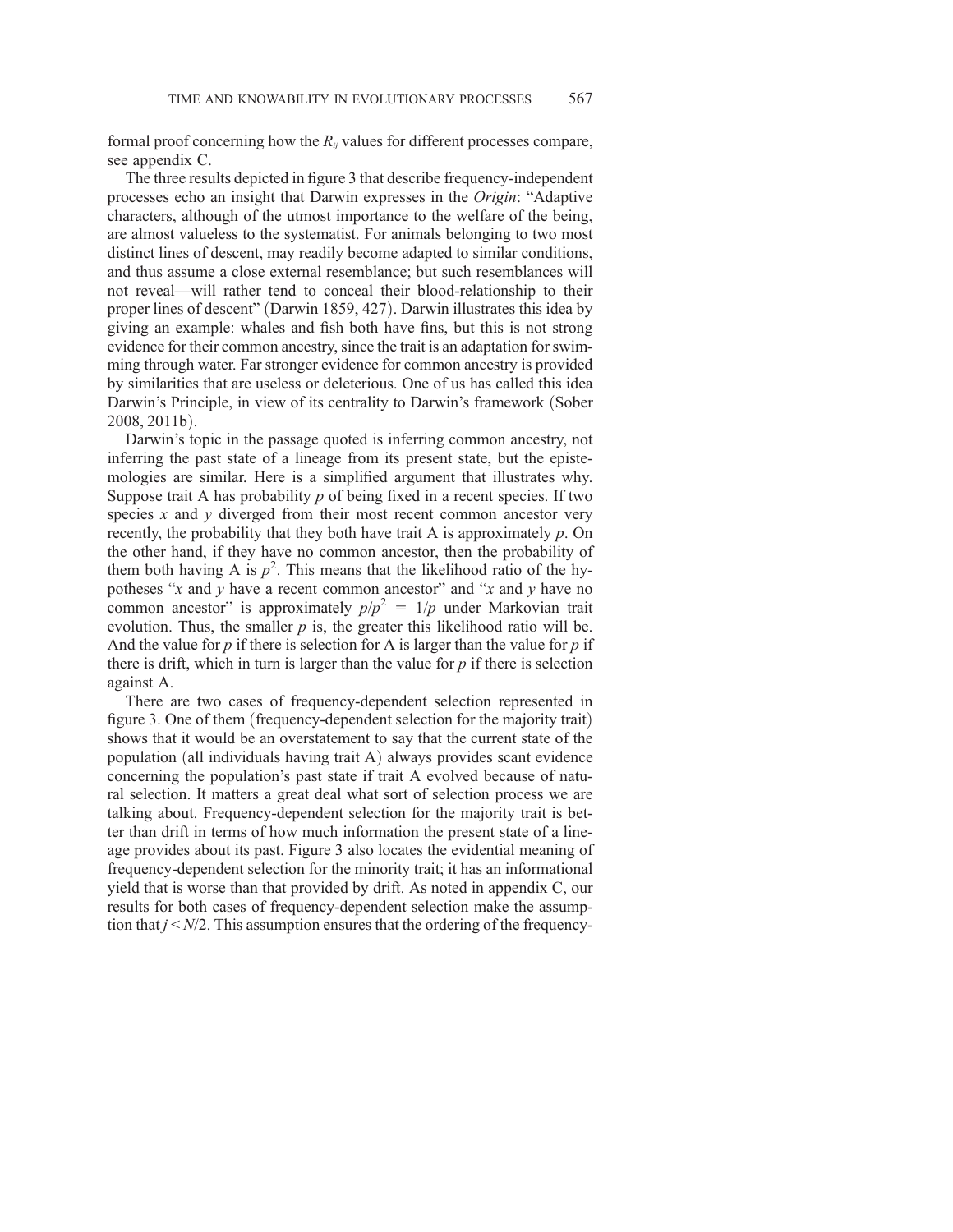dependent selection cases is always maintained as shown in figure 3; it is an innocent assumption since, as noted above, we are mainly interested in the case where  $i$  and  $j$  are majority and minority values, respectively.<sup>1</sup>

Figure 3 provides only a partial ordering of the five cases depicted. The reason for this is that a comparison of, say, frequency-independent selection against A with frequency-dependent selection for the majority trait would depend on the values of specific parameters.

We now can remove the idealization of infinite time and zero mutation. The ordering of the  $R_{ii}$  ratios for the five processes, when time is infinite and mutation is zero, is the same as the ordering of those processes for the following slightly different likelihood ratio, when time is finite (and sufficiently large) and there is a sufficiently small mutational input:

$$
\frac{\Pr(\text{Present} = N | \text{Fast} \approx N)}{\Pr(\text{Present} = N | \text{Fast} \approx 0)}.
$$

See appendix D for a proof of this ordinal equivalence result. Here "Past  $\approx$ N" and "Past  $\approx$  0" just mean any states close to N and to 0 (respectively), which are then held fixed across the five models. With mutational input, the exponential information loss theorem applies to all five processes. The mutual information between present and past declines monotonically as their temporal separation increases, but the decline is faster under some processes than it is under others.

Our results are derived within the setting of the Moran model of population genetics. This is a finite-state Markov chain that forms a "continuant process" (Ewens 2010). That is, at each step the number of individuals carrying a particular allele in the population of fixed size N either goes up by 1, or goes down by 1, or it stays the same. We expect similar conclusions concerning the partial ordering of the  $R_{ij}$  ratios for other continuant processes, provided the transition probabilities faithfully reflect the various types of selection being compared. Our results also apply to a slightly different problem: how does the kind of evolutionary process at work in lineages affect the strength of the evidence that similarity provides for common ancestry (Sober 2008)?

4. Mutual Information and the Likelihood Ratio. We began our discussion of information loss by using the concept of mutual information but then shifted to considering the likelihood ratio. Have we illicitly changed

<sup>1.</sup> The situation is messier if you want to consider frequency-dependent processes for the full range of all i, j values such that  $i > j$ . If  $i > j > N/2$ , then frequency-dependent selection for the majority trait is rather like frequency-independent selection for trait A, and we know that  $R_{ii}$  for frequency-independent selection for trait A is less than  $R_{ii}$  for drift.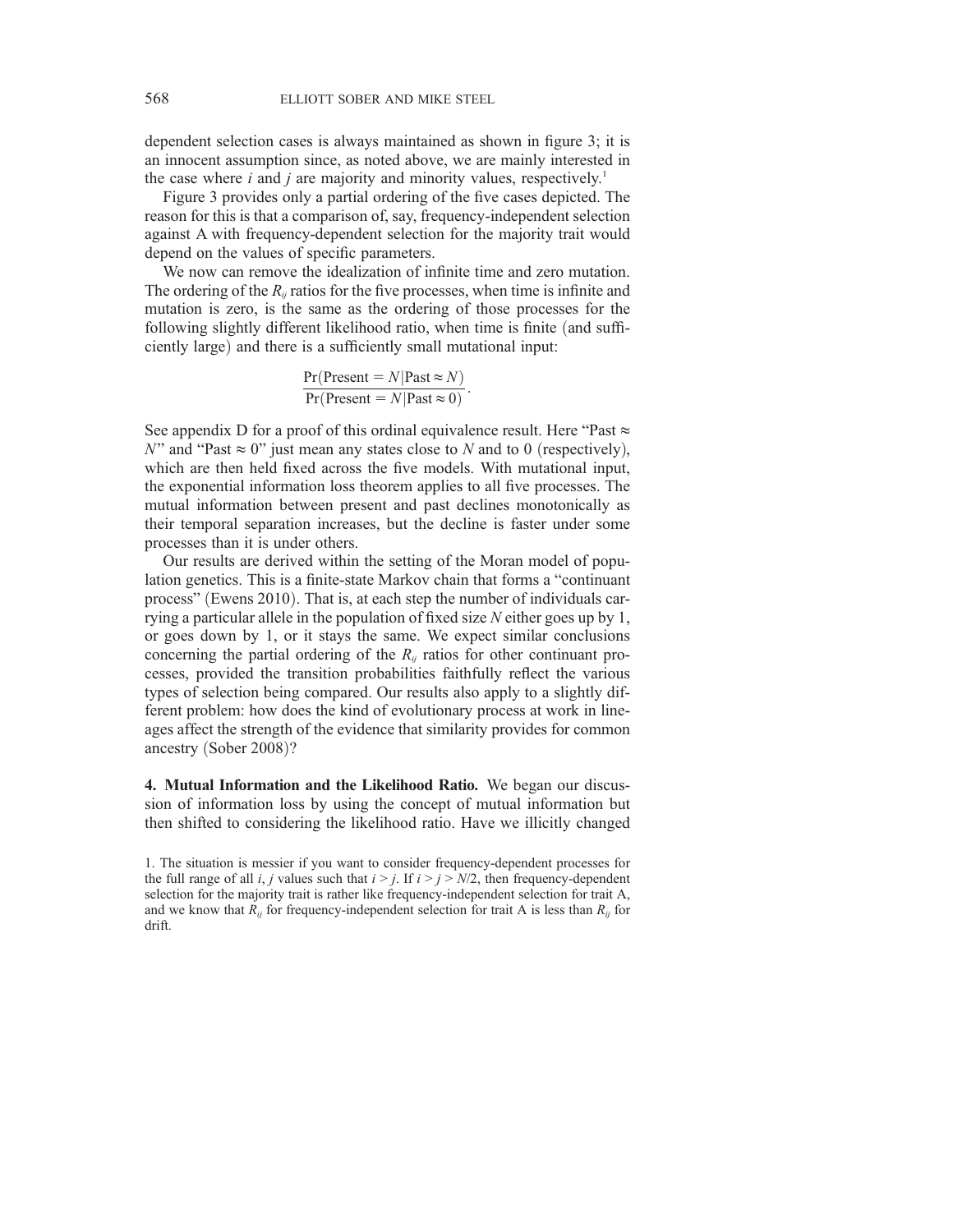horses in midstream? We think not. Consider the mutual information between the binary random variable  $E$  that takes the value 1 if allele A is fixed in the present population ( $E = 0$  otherwise), and the frequency X of allele A in the past population, under some strictly positive prior distribution. In this case, mutual information and the likelihood ratio are linked as follows:

$$
I(X; E) = 0
$$
 precisely when  $R_{ij} = 1$  for all past states *i*, *j*.

If we now observe  $E = 1$ , then instead of comparing  $I(X; E)$  across the different processes, it is more relevant to compare the values of  $R_{ii}$ . That is, we are thinking of a single observation (Present  $= N$ ), so we are not considering all the possible observations that we might make of the present state. This is why we used the likelihood ratio  $R_{ii}$  rather than mutual information to carry out the cross-process comparison.

5. The Impact of Branching on Information. We have emphasized that loss of information within a lineage is a fact of life. However, the branching that takes place in evolution is a force that pushes in the opposite direction, since it creates new lineages. As illustrated in figure 1, it is possible for an ancient ancestor to have more present-day descendants than a more recent ancestor has, and this means that the information lost to the passage of time can be offset by the proliferation of descendants that each bear witness to the ancient ancestor's state. If the process is a symmetric one on two states, it is possible to describe precisely how often branching must occur if information loss is to be offset in this way (Evans et al. 2000); for more general processes, one must usually be content with upper and lower bounds.

It might be asked why one needs to worry about observing descendants to infer the characteristics of ancestors. Doesn't observing fossils provide a simpler and more definitive solution? Our answer has three parts. First, one cannot assume that a fossil comes from an ancestor of extant species; it may just be an ancient relative. Second, fossils provide evidence about the morphological hard parts of ancient organisms; molecular characters, not to mention phenotypic features of physiology and behavior, typically do not fossilize. And finally, fossil traces degrade and are subject to the exponential information loss theorem if fossils change state in conformity with the regularity assumption and have the Markov property.

Just as the process at work in lineages has an impact on information loss, so too does the topology of the branching process itself. It might seem intuitive to conjecture that the star phylogeny shown in figure 4i is "better" than the bifurcating topology shown in figure 4ii in the sense that the former topology allows the observations to provide more information about the root than the latter topology does. In order to hold other factors fixed, we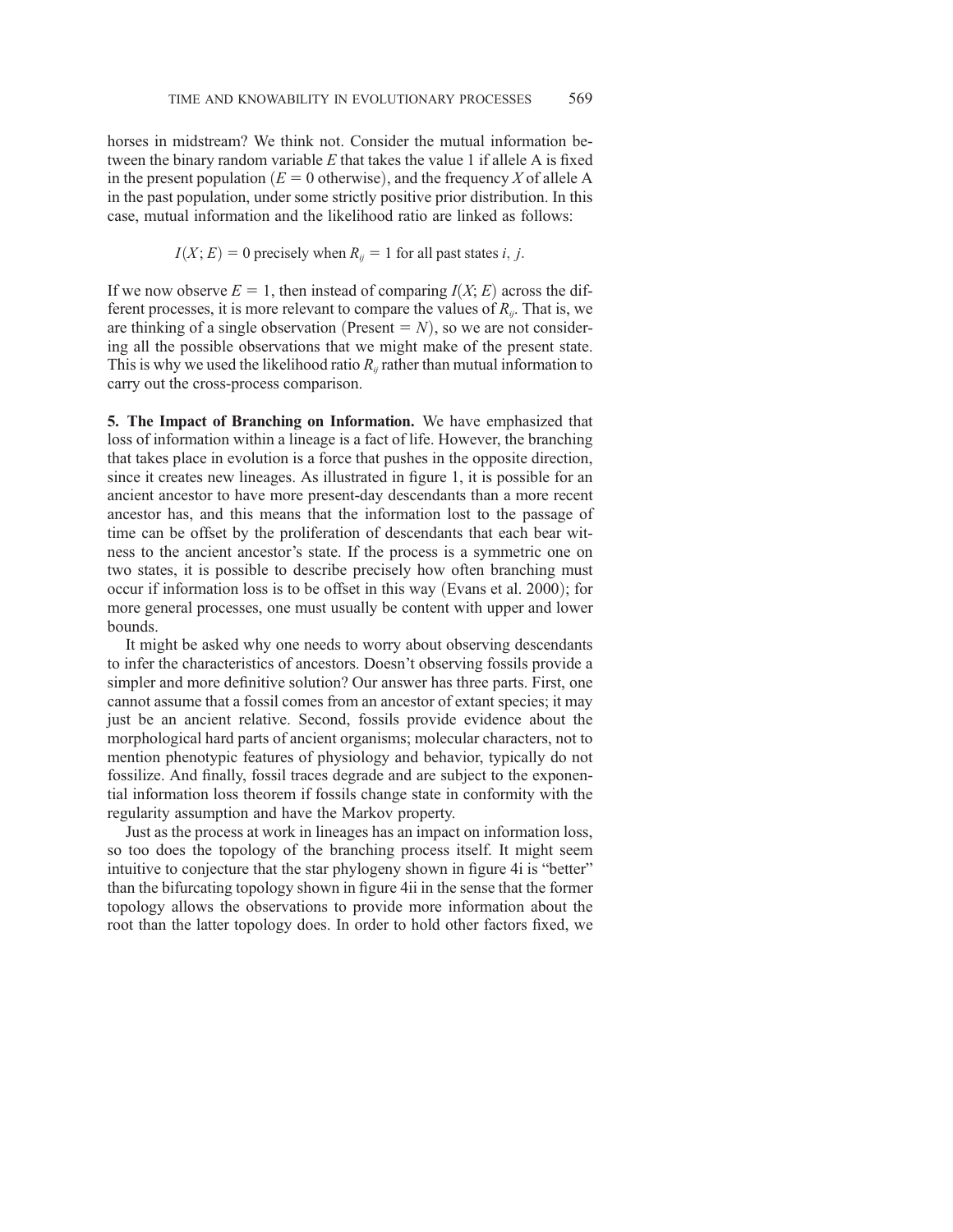

Figure 4. Does observing the four leaves of the star phylogeny (i) provide more information about the state of the root than observing the four leaves of the bifurcating phylogeny (ii)?

assume that the two topologies have the same number of leaves and that the process at work in branches is the same in the two topologies (in particular, that the expected number of substitutions—the branch lengths—between the root and each leaf match up for the two trees). The conjecture just stated seems reasonable, since in figure 4i the observations are independent of each other, conditional on the state of the root, whereas in 4ii, the observations are not conditionally independent. The guess is correct for a twostate symmetrical process when we compare the two trees in figure 4 (Sober 1989, 280). More generally, this guess holds whenever we compare any binary tree with a matching star phylogeny on the same number of leaves when a two-state symmetric process is at work (Evans et al. 2000). But, surprisingly, the guess is not always true for symmetric Markov processes with more than two states.

More precisely, consider a completely balanced binary tree with  $2^n$  leaves, on which a constant symmetric process on five (or more) states operates with a constant substitution probability on each edge of the tree. Then if this substitution probability lies in a certain region, and  $n$  is large enough, the mutual information between the leaf states and the root state can be higher for the binary tree than for a comparable star tree on the same number of leaves (Sly 2011, theorem 1.2). Here "comparable" means that the expected number of substitutions from the root to any tip is the same in both trees. In other words, the root state of a tree can sometimes be more accurately predicted from the state of its leaves when the tree is binary (and the leaves are correlated) than when the tree is a star (and the leaves are independent), where the two trees have the same marginal distribution. A similar result holds for strongly asymmetric two-state models (Mossel 2001, theorem 1). So the intuitive maxim that testimony from independent witnesses of an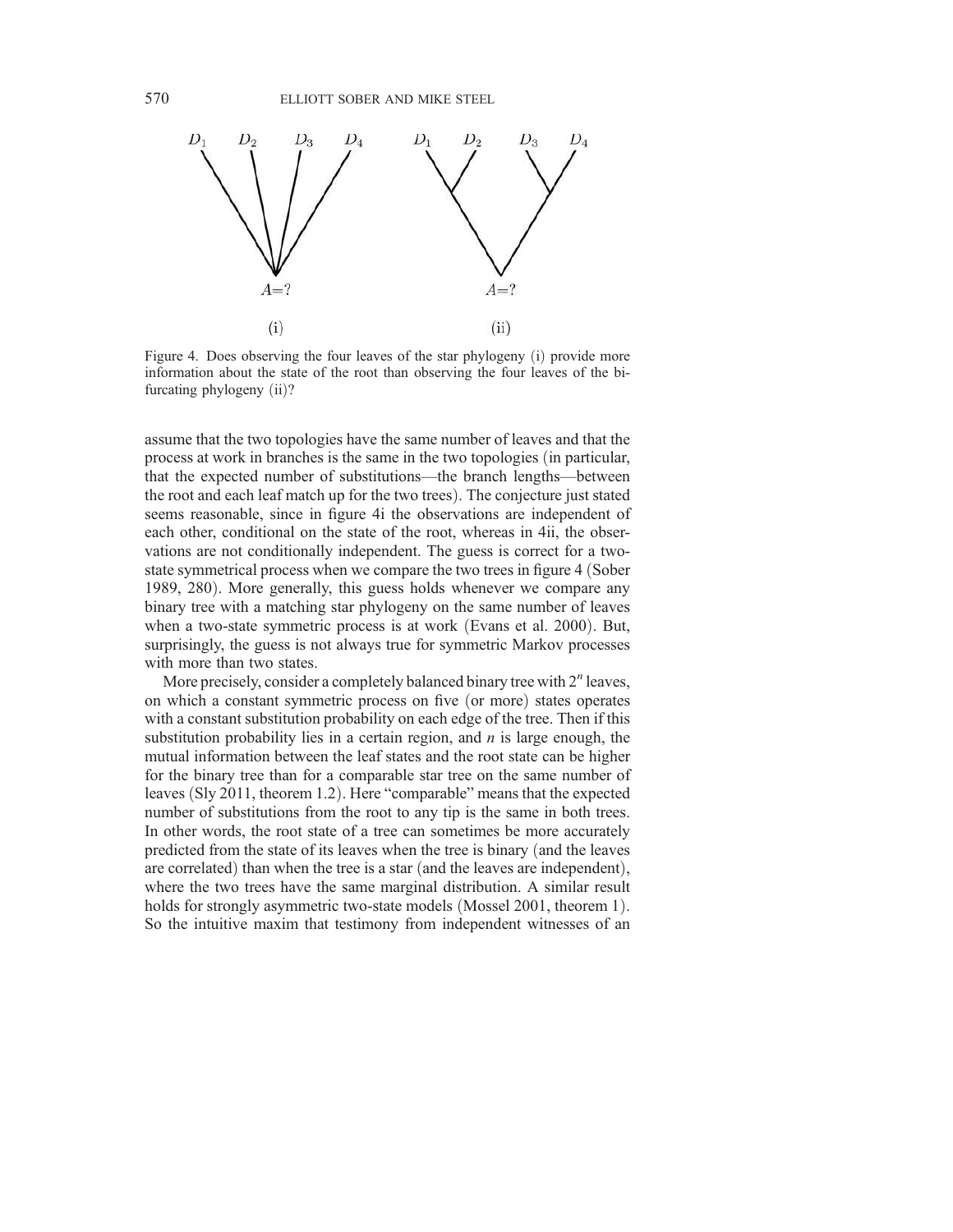event provides more information about the event than testimony from otherwise similar dependent witnesses is sometimes false.

6. Conclusion. In summary, the view of evolution as an "informationdestroying process" is basically right, but it overlooks some interesting details. For some special processes  $(e.g., zero mutation in simple population genetic models) information never completely disappears even after infinite$ genetic models), information never completely disappears, even after infinite<br>time. For example, under a drift model with zero mutation, some information time. For example, under a drift model with zero mutation, some information concerning whether allele A was initially in the minority or the majority is always detectable at any time in the present frequency of A (which eventually fixes at 0 or  $N$ ) in the population. At the other extreme there are certain (discrete time) processes for which the information can collapse completely to zero in finite time (Mossel 1998; Sober and Steel 2011, 233).

The more usual situation lies between these two extremes; for processes that are Markovian and regular, the information between past and present decays at an exponential rate and vanishes only in the limit. Here we can still compare the relative support such models provide in estimating an ancestral state from an observation today. For the five models considered, this support varies in a predictable way depending on the type of model assumed.

We are well aware that the Moran framework contains various simplifications (e.g., constant population size), but the model's simplicity allows for explicit calculations and results and does not raise questions as to whether the ordering might depend on the complexities that might be introduced in a more intricate model. We hope that our results will provide a foundation for exploring how adding complexities affects information loss. In philosophy as well as in science, it is reasonable to walk before one runs.

The estimation of an ancestral state from the leaves of a phylogenetic tree exhibits further subtleties, along with a surprise: the independent estimates obtained from a star phylogeny may or may not be more informative than the correlated estimates obtained from a binary tree, depending on the number of states, the size of the tree, and the substitution rate. The epistemological principle that "the testimony of independent witnesses always provides more evidence than the testimony of otherwise similar dependent witnesses" is wrong.

#### Appendix A

#### Formal Statement and Proof of the Exponential Loss Theorem

**Proposition 1.** Suppose  $X_i$ ;  $t \geq 0$  is any discrete, finite-state Markov process that satisfies the following condition. For some  $\varepsilon > 0$ , and integer  $N > 0$  the following inequality holds for all  $t \geq 0$  and states *i*, *j*: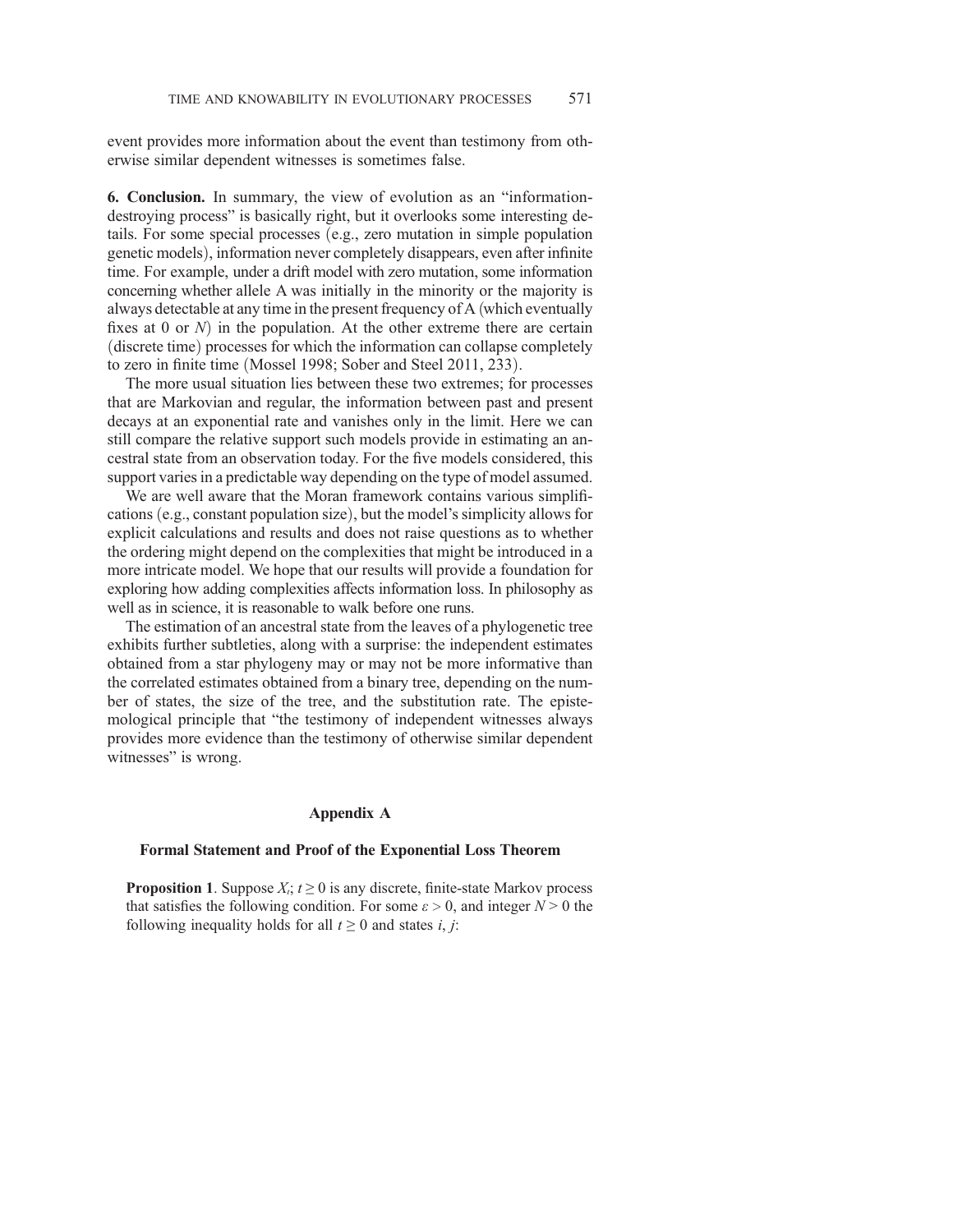$$
\Pr(X_{t+N} = j | X_t = i) \ge \varepsilon. \tag{A1}
$$

Then  $I(X_0; X_t) \leq C \exp(-ct)$  for constants  $C, c > 0$ .

*Proof.* Let  $Y_n$  be the 'N-step' Markov chain defined by  $Y_n = X_{nN}$  for all  $n \geq 0$ . Note that equation (A1) implies that  $Y_n$  satisfies the following inequality for all  $n$ ,  $i$ ,  $j$ :

$$
\Pr(Y_{n+1} = j | Y_n = i) \ge \varepsilon. \tag{A2}
$$

We will show that

$$
I(Y_0; Y_n) \leq B \exp(-bn) \tag{A3}
$$

for constants B,  $b > 0$ , from which proposition 1 follows because if  $t = nN$ + r for  $0 \le r \le N$  then

$$
I(X_0; X_t) = I(Y_0; X_t) \le I(Y_0; Y_n) \le B \exp(-bn) < B e^b \exp(-(b/N)t),
$$

where the first inequality is from the Data Processing Inequality, and the second inequality is from (A3). Thus we can take  $C = Be^b$ , and  $c = b/N$  to obtain (A1) from (A2) obtain  $(A1)$  from  $(A2)$ .

To establish inequality  $(A3)$  we apply a standard type of coupling argument. For  $k \geq 0$  let  $\pi_k(i) := \Pr(Y_k = i)$  for each state i. Consider the following Markov process  $Y'_k$  defined as follows:  $Y'_0 = Y_0 = X_0$ , and for each  $k \ge 0$ , the state of  $Y'_{k+1}$  is determined as follows: At each step of this chain, we toss a biased coin, which returns a head  $(H)$  with probability  $\varepsilon$  (independently of the chain) or a tail  $(\overline{H})$  with probability  $1 - \varepsilon$ . If a head H is returned,  $Y'_{k+1}$  is assigned a random state according to the distribution  $\pi_{k+1}$ . If the coin toss assigned a random state according to the distribution  $\pi_{k+1}$ . If the coin toss results in a tail  $\overline{H}$  outcome, then  $Y'_{k+1}$  selects a state that depends on  $Y'_{k}$  as follows: if  $Y'_k = i$ , then  $Y'_{k+1}$  is assigned state j with probability

$$
\frac{\Pr(Y_{k+1} = j | Y_k = i) - \varepsilon \pi_{k+1}(j)}{(1 - \varepsilon)}.
$$
\n(A4)

Note that this expression is greater than or equal to zero  $(by 2)$ , and is less than or equal to 1; moreover,

$$
\sum_{j} \frac{\Pr(Y_{k+1} = j | Y_k = i) - \varepsilon \pi_{k+1}(j)}{(1 - \varepsilon)} = 1,
$$

so (A4) describes a legitimate probability distribution conditional on  $\overline{H}$ .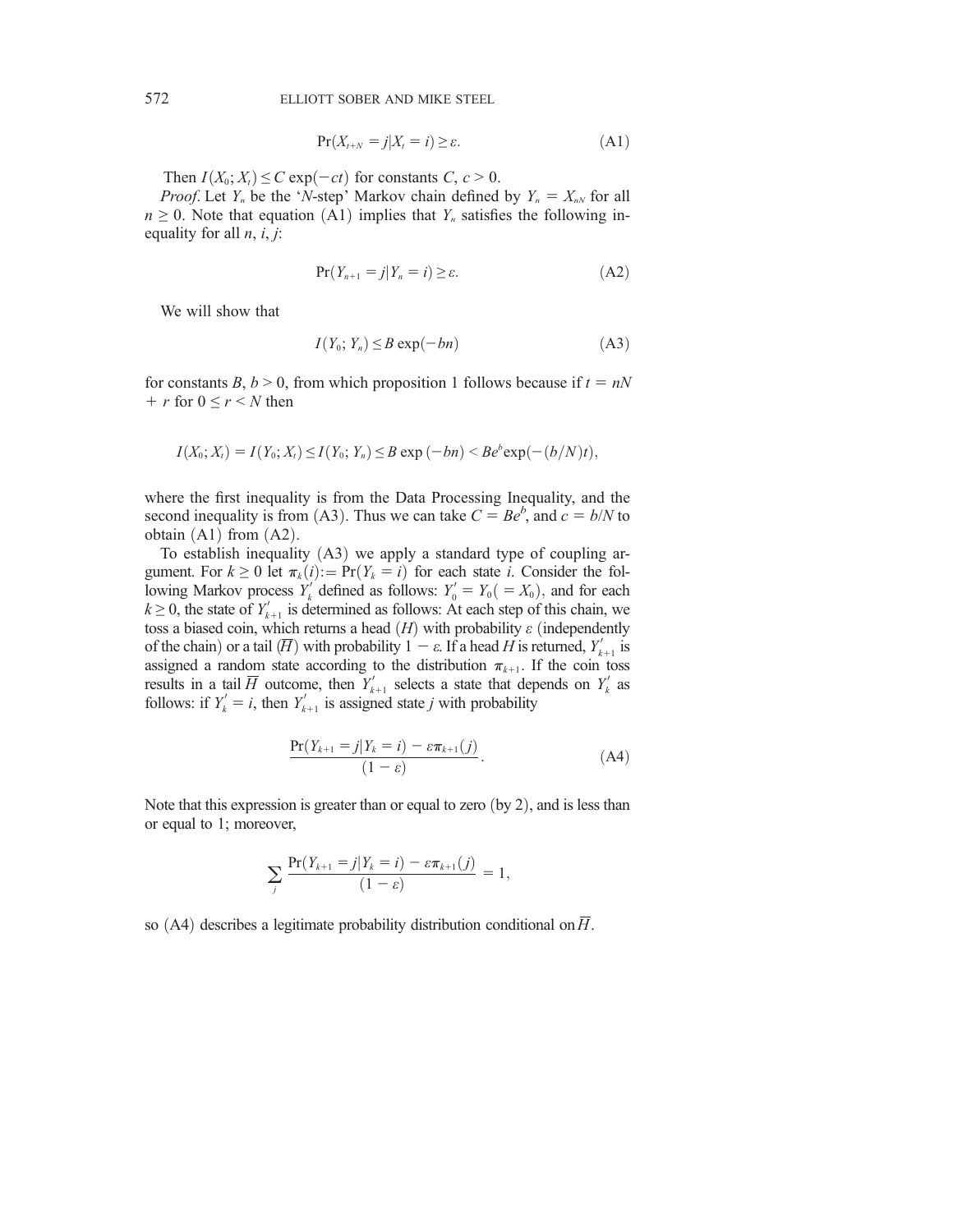By the law of total probability we can express  $Pr(Y'_{k+1} = j | Y'_{k} = i)$  as llows: follows:

$$
\Pr(Y'_{k+1} = j | H \& Y'_{k} = i) \Pr(H | Y'_{k} = i) + \Pr(Y'_{k+1} = j | \overline{H} \& Y'_{k} = i) \Pr(\overline{H} | Y'_{k} = i) \n= \pi_{k+1}(j) \varepsilon + [\Pr(Y_{k+1} = j | Y_{k} = i) - \varepsilon \pi_{k+1}(j)] = \Pr(Y_{k+1} = j | Y_{k} = i).
$$

Summarizing, we have:  $Y_0' = Y_0$ , and  $Pr(Y_{k+1}' = j | Y_k' = i) = Pr(Y_{k+1} = j | Y_k = i)$  and so Y, and Y' describe the same Markov chain. In particular  $(t = i)$ , and so  $Y_k$  and  $Y'_k$  describe the same Markov chain. In particular,  $I(Y_i \cdot Y) = I(Y'_i \cdot Y'_i)$  and  $\pi(i) = Pr(Y'_i = i)$  Let  $I(Y_0; Y_n) = I(Y'_0; Y'_n)$ , and  $\pi_n(j) = Pr(Y'_n = j)$ . Let

$$
p_n(i, j) := Pr(Y_0 = i \& Y_n = j) = Pr(Y'_0 = i \& Y'_n = j),
$$

and let  $A_n$  be the event that H occurs at least once in the first n biased coin tosses that are performed in the construction of the chain  $Y'_1, Y'_2, \ldots$ . Then  $p_n(i, j)$  can be written as the sum of two terms:

$$
\Pr\left(Y'_n = j | \mathcal{A}_n \& Y'_0 = i\right) \Pr\left(\mathcal{A}_n \& Y'_0 = i\right) \\
+ \Pr\left(Y'_n = j | \overline{\mathcal{A}_n} \& Y'_0 = i\right) \Pr(\overline{\mathcal{A}_n} \& Y'_0 = i).
$$
\n(A5)

Now, the first term in (A5) is exactly  $\pi_n(j)(1 - (1 - \varepsilon)^n)\pi_0(i)$  since

- conditional on  $\mathcal{A}_n$ ,  $Y'_n$  is independent of  $Y'_0$  and, in addition,  $Y'_n$  is distributed as  $\pi$ : and tributed as  $\pi_n$ ; and
- $A_n$  and  $Y'_0$  are independent, and so

$$
\Pr\left(\mathcal{A}_n \& Y_0' = i\right) = \Pr\left(\mathcal{A}_n\right) \Pr(Y_0' = i) = [1 - (1 - \varepsilon)^n] \pi_0(i).
$$

The second term in (A5) can be written as  $\pi_0(i)$  multiplied by a term that lies between 0 and  $(1 - \varepsilon)^n$ , since

$$
0 \leq \Pr\left(\overline{\mathcal{A}_n} \& Y'_0 = i\right) \leq \Pr(\overline{\mathcal{A}_n}) = (1 - \varepsilon)^n.
$$

Thus, selecting  $b > 0$  so that  $e^{-b} = (1 - \varepsilon)$  we can write:

$$
p_n(i, j) = \pi_0(i) [\pi_n(j) + O(e^{-bn})], \tag{A6}
$$

where, as usual,  $f(n) = O(g(n))$ ' is shorthand for the statement that  $f(n)$  is at most some constant times  $g(n)$ . Finally, observe that, from  $(A2)$ ,  $\pi_n(j)$  $\geq \varepsilon$  > 0 and so, from (A6):

$$
I(Y'_0; Y'_n) = \sum_{i,j} p_n(i,j) \log \left( \frac{p_n(i,j)}{\pi_0(i)\pi_n(j)} \right) = \sum_{i,j} p_n(i,j) \log(1 + O(e^{-bn})) \leq Be^{-bn},
$$

for a constant  $B > 0$ . Since  $I(Y_0; Y_n) = I(Y'_0; Y'_n)$ , this establishes (A3), as required OED required. QED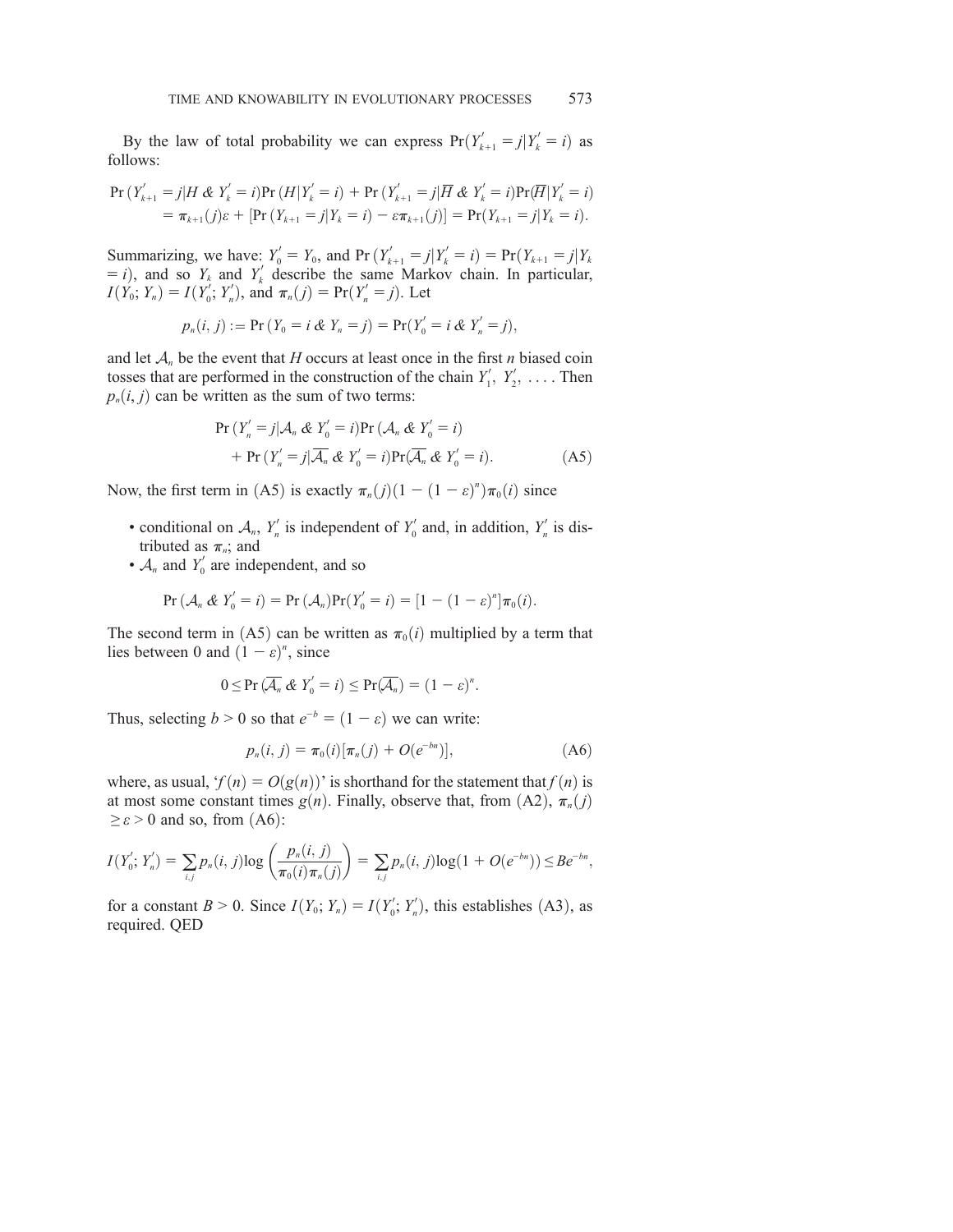### Appendix B

**Proposition 2.** Suppose that  $X \to Y \to Z$  forms a Markov chain, where the state spaces for X, Y, and Z are discrete, and  $Pr(X = x \& Y = y) > 0$  and  $Pr(Y = y \& Z = z) > 0$  for all choices of states x, y, z for X, Y, Z, respectively. Then the DPI is an equality if and only if  $X$ ,  $Y$ , and  $Z$  are mutually independent.

*Proof.* First, observe that if  $X$ ,  $Y$ ,  $Z$  are independent then they are pairwise independent and so  $I(X; Y) = I(X; Z) = I(Y; Z) = 0$  and thus equal-<br>ity holds trivially. Next, suppose that  $Pr(X = x \& Y = y) > 0$  and  $Pr(Y = y)$ ity holds trivially. Next, suppose that  $Pr(X = x \& Y = y) > 0$  and  $Pr(Y = y \& Z = z) > 0$  for all choices of states x y z for X Y Z respectively. Then  $y \& Z = z$ ) > 0 for all choices of states x, y, z for X, Y, Z, respectively. Then<br>Pr( $X = x \& Y = y \& Z = z$ ) > 0 holds also (since  $X \rightarrow Y \rightarrow Z$  is a Markov  $Pr(X = x \& Y = y \& Z = z) > 0$  holds also (since  $X \rightarrow Y \rightarrow Z$  is a Markov chain). Suppose further that the DPI is an equality; we will show that  $X$ ,  $Y$ , and Z are independent. Since the DPI is an equality,  $X \rightarrow Y \rightarrow Z$  and  $X \rightarrow Z$  $\rightarrow$  Y are both Markov chains (Cover and Thomas 2006). We write  $p(xyz)$ as shorthand for the probability  $Pr(X = x \& Y = y \& Z = z)$  and similarly for conditional and marginal probabilities (thus, e.g.,  $p(x|z) = Pr(X =$  $x|Z = z$ ). First observe that the positivity condition  $p(xyz) > 0$  for all  $(x, y, z)$ z) implies that  $p(xy), p(xz), p(yz), p(x), p(y), p(z)$  are also strictly positive. Since  $X \to Y \to Z$  is a Markov chain, and  $p(xy) > 0$ :

$$
p(xyz) = p(z|xy)p(xy) = p(z|y)p(xy),
$$
 (B1)

and since  $X \rightarrow Z \rightarrow Y$  is also a Markov chain, and  $p(xz) > 0$ , we have  $p(xyz)$  $= p(y|xz) p(xz) = p(y|z) p(xz)$ . Applying Bayes's theorem, the last term can be written as

$$
\frac{p(z|y)p(y)}{p(z)}p(xz)
$$

(note that  $p(z) > 0$ ) and so, combining this with equation (B1) gives

$$
p(xyz) = p(z|y)p(xy) = \frac{p(z|y)p(y)}{p(z)}p(xz),
$$

and so

$$
p(z|y)p(xy)p(z) = p(z|y)p(y)p(xz).
$$
 (B2)

Since  $p(z|y) > 0$  (because  $p(yz) > 0$ ) we can cancel this term on the left and right of equation  $(B2)$  to obtain:

$$
p(xy)p(z) = p(y)p(xz).
$$
 (B3)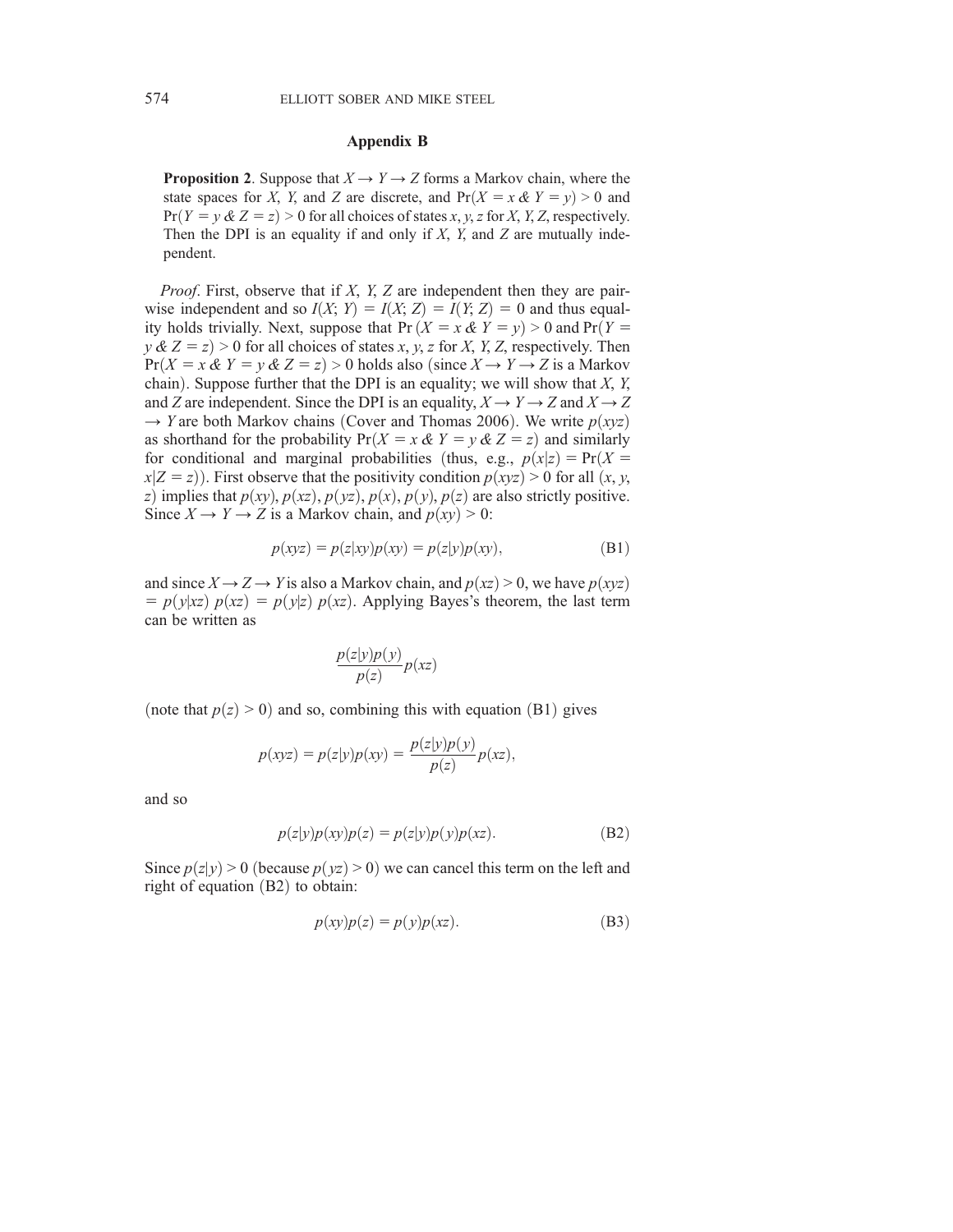Now, we can further write  $p(xy) = p(x|y) p(y)$  and  $p(xz) = p(x|z) p(z)$ which, upon substitution into equation  $(B3)$  gives:

$$
p(x|y)p(y)p(z) = p(y)p(x|z)p(z),
$$

in other words,  $p(x|y) = p(x|z)$  (noting that  $p(y)$ ,  $p(z) > 0$ ). Now, this equation must hold for all choices of x, y, and z so  $p(x|y)$  must be constant as y varies which implies that  $X$  and  $Y$  are independent. Similarly  $X$  and  $Z$  are independent. Finally, reversing the two Markov chains gives that Z is independent of Y. Thus X, Y and Z are pairwise independent.

Moreover they are independent as a triple since  $X \to Y \to Z$  is a Markov chain and so

$$
p(xyz) = p(z|xy)p(xy) = p(z|y)p(x)p(y) = p(yz)p(x) = p(x)p(y)p(z).
$$

QED

#### Appendix C

### $R_{ij}$  Ratios with Zero Mutation at the Infinite Time Limit

Consider the Moran model in population genetics, with two trait values A and B and population size N. Let  $X_t \in \{0, 1, \ldots, N\}$  be the number of copies of A in the population at time  $t$ . In this section we assume zero mutation, and we consider neutral evolution, selection for A, selection against A, and frequency-dependent selection (for the majority state and against the majority state). Since each of these Markov processes has absorbing states 0 and  $N$  (because of zero mutation) eventually one allele will be fixed and the other lost. Let  $E \in \{0, N\}$  be this end state, and  $S \in$  $\{0, 1, \ldots, N\}$  the starting state (thus  $S = X_0$  and  $E = \lim_{t \to \infty} X_t$ ).

We are interested in comparing the ratio of conditional probabilities:

$$
R_{ij} := \frac{\Pr(E = N | S = i)}{\Pr(E = N | S = j)},
$$

for  $i > j$  under the various models.

#### Proposition 3.

- (i) Under neutral evolution  $R_{ij} = (i/j)$ , for all  $0 \le i, j \le N$ .
- (ii) Under frequency-independent selection  $R_{ij} = [(1 c^i)/(1 c^i)]$ ,<br>for all  $0 \le i \le N$  where c is a positive constant with  $c \le 1$  when For all  $0 \le i, j \le N$ , where c is a positive constant with  $c \le 1$  when there is selection for A and  $c > 1$  when there is selection against A.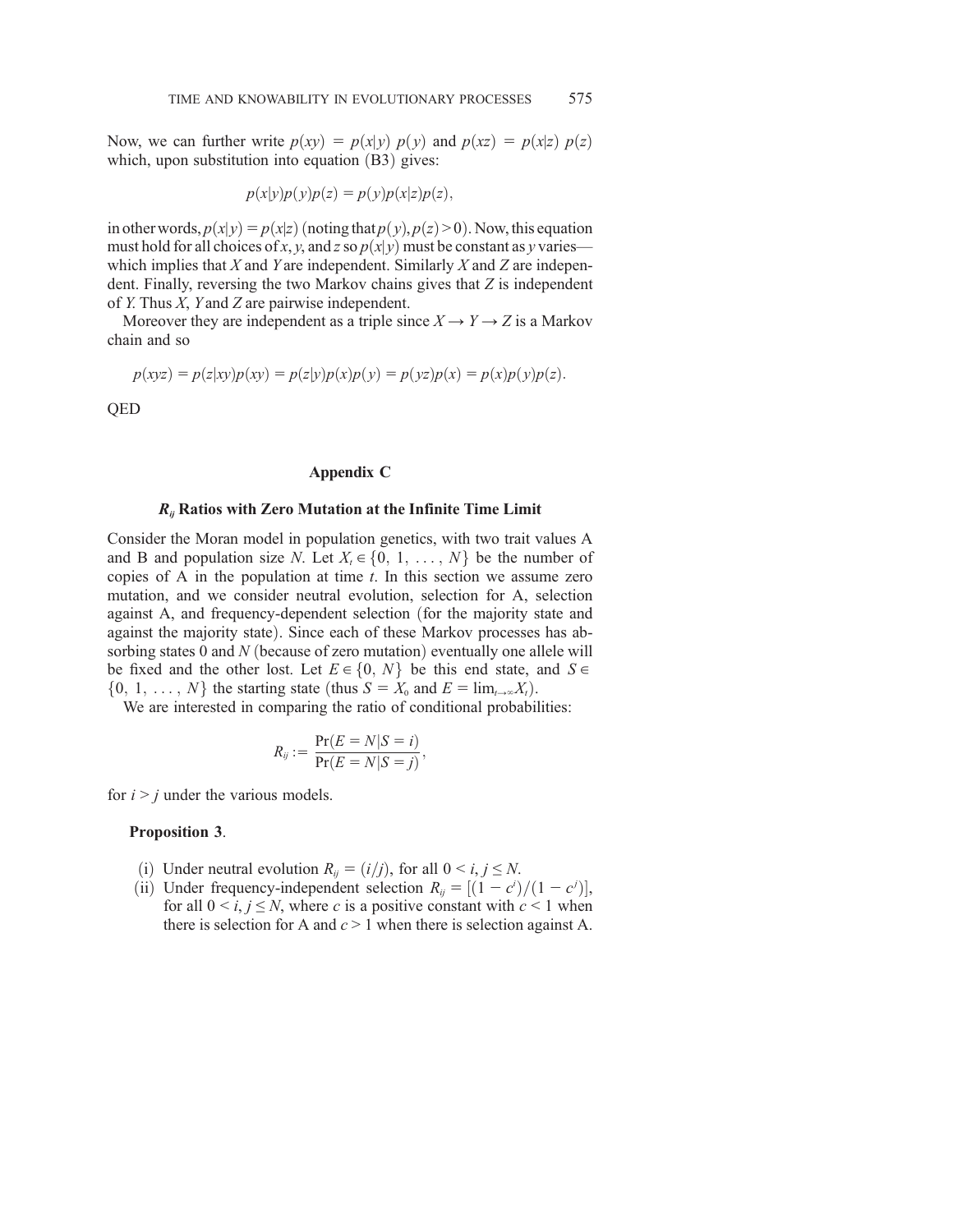- (iii) For any two values  $i, j \in \{1, 2, \ldots, N\}$  with  $i > j$  the  $R_{ij}$  value for selection against A exceeds the  $R_{ij}$  value for neutral evolution, which in turn exceeds the  $R_{ij}$  value for selection for A.
- $(iv)$  For frequency-dependent selection, where the fitness of trait A is proportional to its frequency, the associated  $R_{ii}$  value exceeds that for neutral evolution for all  $i, j \in \{1, 2, \dots, N\}$  with  $i > j$  provided that  $j < N/2$ .
- $(v)$  For frequency-dependent selection, where the fitness of trait A is proportional to the frequency of the alternative trait B, the associated  $R_{ii}$  value is lower than that for neutral evolution for all  $i, j \in$  $\{1, 2, \ldots, N\}$  with  $i > j$ , provided that  $j < N/2$ .
- (vi) In all the cases considered above we have  $R_{ij} > 1$  for all  $i > j$ .

*Proof: Part i.* For any integer  $x : 0 \le x \le N$  it is a well-known result (for many neutral models) that

$$
\Pr(E = N | S = x) = x / N
$$

(see, e.g., eq. 3.49 of Ewens 2010), from which i immediately follows. *Part ii.* From Ewens (2010, eq. 3.66) we have, for any  $x \in \{1, \ldots, N\}$ :

$$
\Pr(E = N | S = x) = \frac{1 - c^x}{1 - c^y},
$$

for a positive constant  $c$  which is greater than 1 for selection against A and less than 1 for selection for A. Part ii now follows immediately.

Part iii. By parts i and ii, part iii is equivalent to the assertions that for  $i >$ j, if  $c \in (0, 1)$  then:

$$
\frac{1-c^i}{1-c^j} < \frac{i}{j}
$$

;

:

while if  $i > j$  and  $c > 1$  then:

$$
\frac{1-c^i}{1-c^j} > \frac{i}{j}
$$

Now, using the identity  $1 - c^k = (1 - c) (1 + c + c^2 + ... + c^{k-1})$  we have have

$$
\frac{1-c^i}{1-c^j} = \frac{1+\ldots+c^{i-1}}{1+\ldots+c^{j-1}},\tag{C1}
$$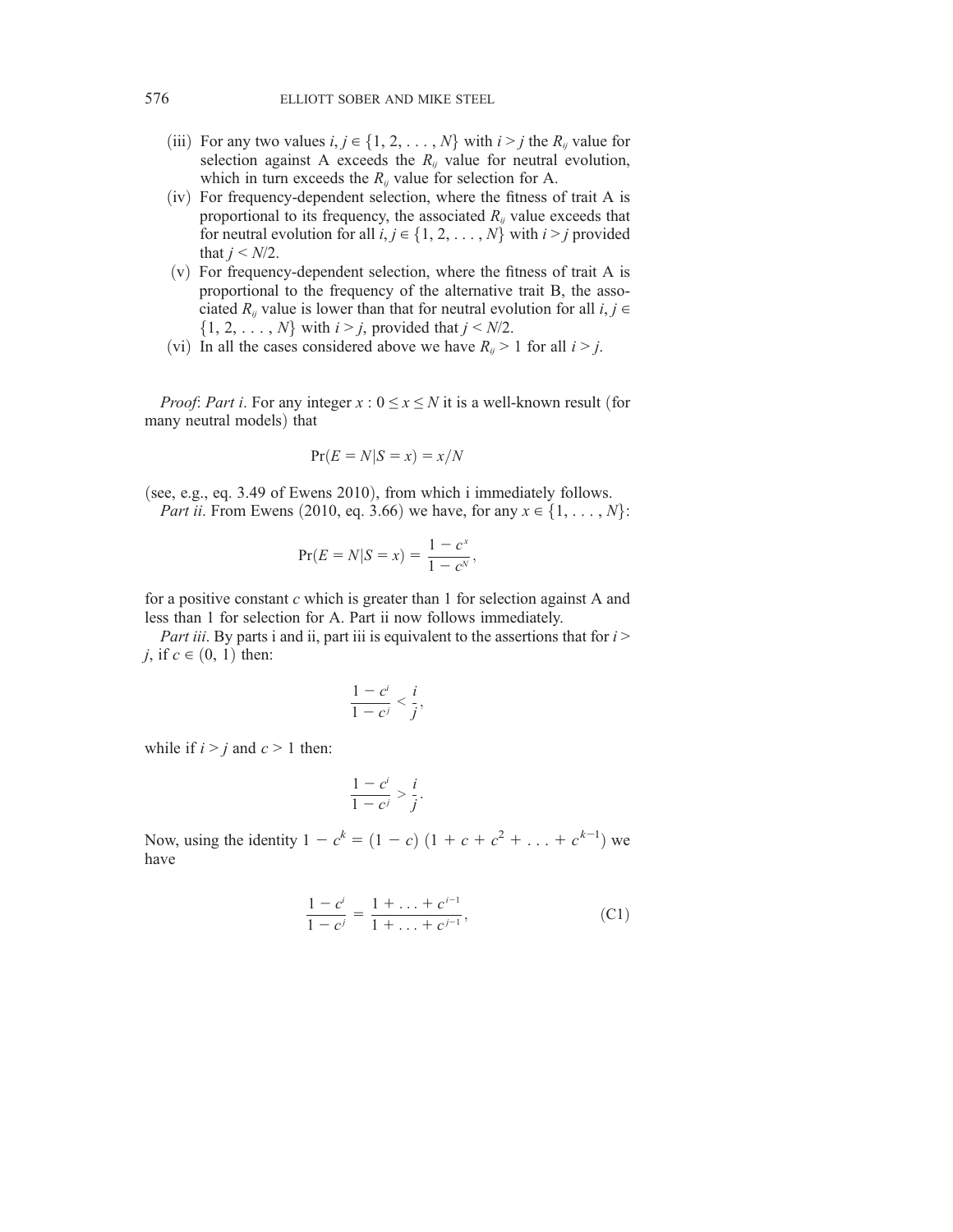and so we wish to compare

$$
\frac{1+\ldots+c^{i-1}}{1+\ldots+c^{j-1}} \quad \text{and} \quad \frac{i}{j},
$$

which is equivalent to comparing

$$
\frac{1+\ldots+c^{i-1}}{i} \quad \text{and} \quad \frac{1+\ldots+c^{j-1}}{j}.
$$

Now, the left-hand side is merely the average of the terms  $c^k$  from  $k = 0$  up to  $k = i - 1$  while the right-hand side is the average of these terms up to  $j - 1$ 1 and since  $i > j$  the left-hand side is smaller than the right when  $c < 1$  and greater when  $c > 1$ . This completes the proof.

Part iv. When selection is frequency dependent, we need to use the expression:

$$
\Pr(E = N | S = i) = \left(1 + \sum_{j=1}^{i-1} \prod_{k=1}^{j} \frac{g_k}{f_k}\right) \bigg/ \left(1 + \sum_{j=1}^{N-1} \prod_{k=1}^{j} \frac{g_k}{f_k}\right),\tag{C2}
$$

where  $f_k$  and  $g_k$  denote the fitnesses of alleles A and B, respectively, when k individuals have allele type A (see, e.g., Huang and Traulsen 2010, eq.  $6$ ). If we now take the fitness of trait A to be proportional to its frequency, that is  $f_k = a \cdot k$  for a constant  $a > 0$ , and take the fitness of trait B to also be proportional to its frequency (with the same coefficient)—that is,  $g_k = a$ .  $(N - k)$ —then equation  $(C2)$  gives

$$
R_{ij} = \sum_{m=0}^{i-1} {N-1 \choose m} / \sum_{m=0}^{j-1} {N-1 \choose m}.
$$
 (C3)

As before, this ratio exceeds  $i/j$  precisely when the average of the first  $i$  terms

$$
\binom{N-1}{m}
$$

(for  $m = 0, 1, 2, \ldots$ ) exceeds the average of the first j terms

$$
\binom{N-1}{m};
$$

this holds for all  $i > j$  with  $j < N/2$ .

Part v. If we take the fitness of trait  $A$  to be proportional to the frequency of B, that is  $f_k = a \cdot (N - k)$  for a constant  $a > 0$ , and take the fitness of trait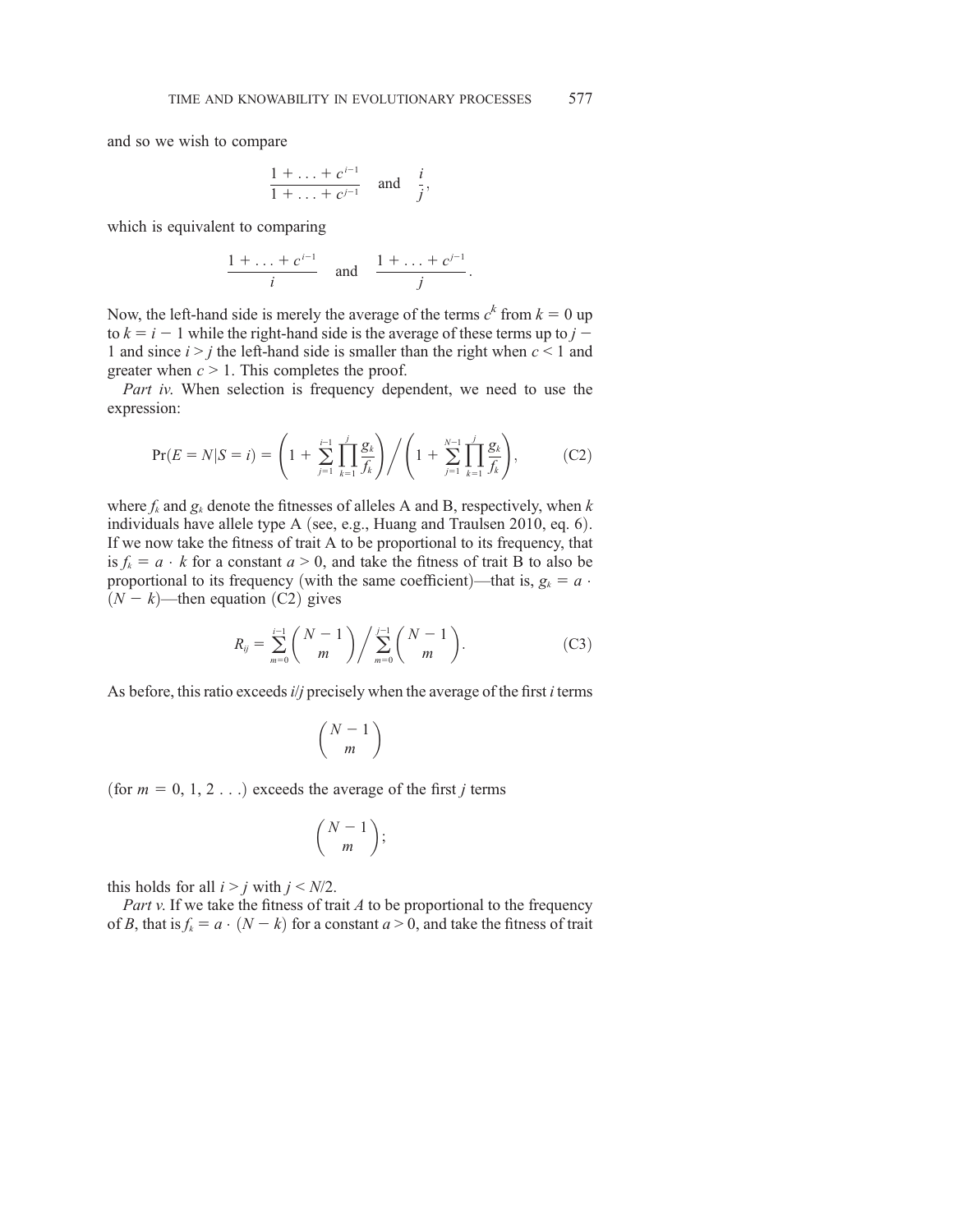B to be proportional to the frequency of A (with the same coefficient)—that is,  $g_k = a \cdot k$ —then equation (C2) gives

$$
R_{ij} = \sum_{m=0}^{i-1} {N-1 \choose m}^{-1} / \sum_{m=0}^{j-1} {N-1 \choose m}^{-1},
$$
 (C4)

and this ratio is lower than  $i/j$  precisely when the average of the first  $i$  terms

$$
\binom{N-1}{m}^{-1}
$$

(for  $m = 0, 1, 2, \ldots$ ) is lower than the average of the first j terms

$$
\binom{N-1}{m}^{-1};
$$

this holds for all  $i > j$  with  $j < N/2$ .

Part vi. The inequality  $R_{ii} > 1$  for  $i > j$  is trivial for neutral evolution, while for the other processes the inequality follows from equations  $(C1)$ ,  $(C3)$ , and  $(C4)$ , noting that when  $i > j$  the i terms in the numerator include the j terms in the denominator along with some additional positive terms.

Note that N plays no role in the expression of the ratio  $R_{ii}$  in cases i–iii, but it does for iv and v.

#### Appendix D

### $R_{ij}$  Ratios with Finite Time and Nonzero Mutation Rate

The results in the previous section assume zero mutation and consider the infinite time limit. However, they also have some bearing on what happens at finite time and for nonzero mutation. First assume zero mutation and consider the ratio  $R_{ii}$  at finite times t. Since these ratios are continuous functions of  $t$  and converge to values that satisfy the partial order described in figure 3, this ordering also holds for  $t$  sufficiently large (but finite). Select any such sufficiently large value  $t_0$  of t, and consider this ratio  $R_{ij}$  at  $t_0$  as a function of the mutation rates. Again,  $R_{ij}$  is a continuous function of these mutation rates (with t fixed to  $t_0$ ), and so, for sufficiently small (but nonzero) mutation rates, the five  $R_{ij}$  values will still be ordered as in figure 3 at  $t<sub>0</sub>$ . In summary, for a sufficiently large value of time, we can take small but strictly positive mutation rates that preserve the order of the  $R_{ii}$  ratios shown in figure 3. This ordering may change if the mutation rates are then held fixed and time increased. In other words, the order of quantifiers here is important. We are merely asserting that for any sufficiently large value of time, there exist positive mutation rates that preserve the orderings of the